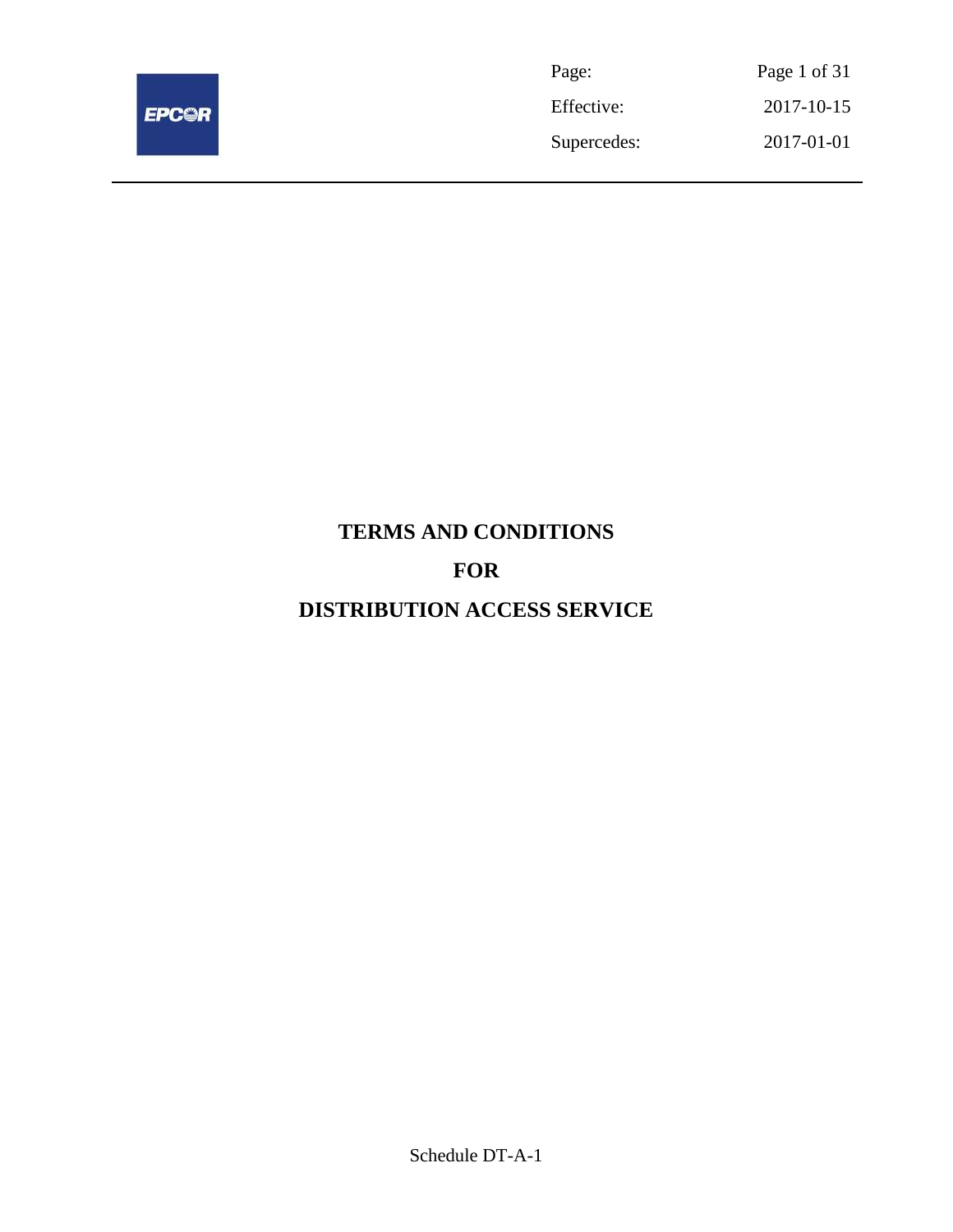

Page: Page 2 of 31 Effective: 2017-10-15 Supercedes: 2017-01-01

## **TABLE OF CONTENTS**

| 2.1 |                                                                     |  |
|-----|---------------------------------------------------------------------|--|
| 2.2 |                                                                     |  |
| 2.3 |                                                                     |  |
| 2.4 |                                                                     |  |
|     |                                                                     |  |
| 3.1 |                                                                     |  |
| 3.2 |                                                                     |  |
| 3.3 |                                                                     |  |
| 3.4 |                                                                     |  |
| 3.5 |                                                                     |  |
| 3.6 |                                                                     |  |
| 3.7 |                                                                     |  |
| 3.8 |                                                                     |  |
|     |                                                                     |  |
| 4.1 | Customer Inquiries Related to Emergency Situations and Outages 11   |  |
| 4.2 |                                                                     |  |
|     |                                                                     |  |
| 5.1 |                                                                     |  |
| 5.2 |                                                                     |  |
| 5.3 |                                                                     |  |
|     |                                                                     |  |
| 6.1 |                                                                     |  |
| 6.2 |                                                                     |  |
| 6.3 |                                                                     |  |
| 6.4 | Billing Period and Information for Distribution Access Service  15  |  |
| 6.5 |                                                                     |  |
| 6.6 |                                                                     |  |
| 6.7 |                                                                     |  |
| 6.8 |                                                                     |  |
| 6.9 |                                                                     |  |
|     |                                                                     |  |
|     | <b>ARTICLE 7 - DISCONTINUANCE OF DISTRIBUTION ACCESS SERVICE 18</b> |  |
| 7.1 |                                                                     |  |
| 7.2 |                                                                     |  |
| 7.3 |                                                                     |  |
|     |                                                                     |  |
| 8.1 |                                                                     |  |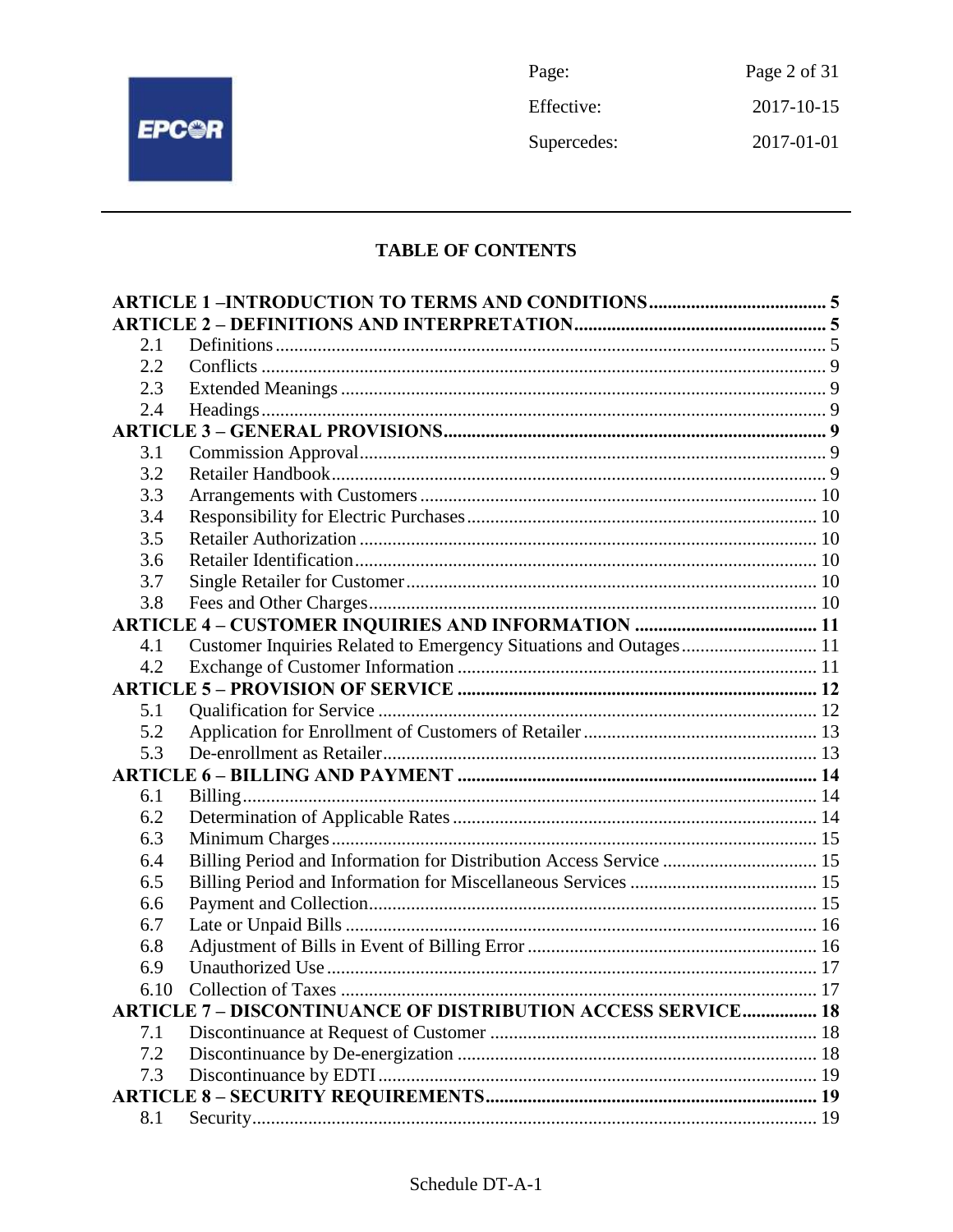

| Page:       | Page 3 of 31 |
|-------------|--------------|
| Effective:  | 2017-10-15   |
| Supercedes: | 2017-01-01   |

| 8.2  |                                                                              |  |
|------|------------------------------------------------------------------------------|--|
| 8.3  |                                                                              |  |
| 8.4  |                                                                              |  |
| 8.5  |                                                                              |  |
|      |                                                                              |  |
| 9.1  |                                                                              |  |
| 9.2  |                                                                              |  |
| 9.3  |                                                                              |  |
| 9.4  |                                                                              |  |
| 9.5  |                                                                              |  |
| 9.6  |                                                                              |  |
|      |                                                                              |  |
| 10.1 |                                                                              |  |
| 10.2 |                                                                              |  |
|      |                                                                              |  |
| 11.1 |                                                                              |  |
| 11.2 |                                                                              |  |
|      |                                                                              |  |
|      |                                                                              |  |
| 12.1 |                                                                              |  |
| 12.2 |                                                                              |  |
| 12.3 |                                                                              |  |
| 12.4 |                                                                              |  |
|      |                                                                              |  |
| 13.1 |                                                                              |  |
| 13.2 |                                                                              |  |
| 13.3 |                                                                              |  |
| 13.4 |                                                                              |  |
| 13.5 |                                                                              |  |
| 13.6 |                                                                              |  |
| 13.7 |                                                                              |  |
| 13.8 |                                                                              |  |
| 13.9 |                                                                              |  |
|      |                                                                              |  |
|      |                                                                              |  |
|      | <b>ARTICLE 14 - ADDITIONAL PROVISIONS RELATING TO SERVICES  29</b>           |  |
| 14.1 | Independent System Operation or Transmission Facility Owner Requirements  29 |  |
| 14.2 |                                                                              |  |
| 14.3 |                                                                              |  |
| 14.4 |                                                                              |  |
| 14.5 |                                                                              |  |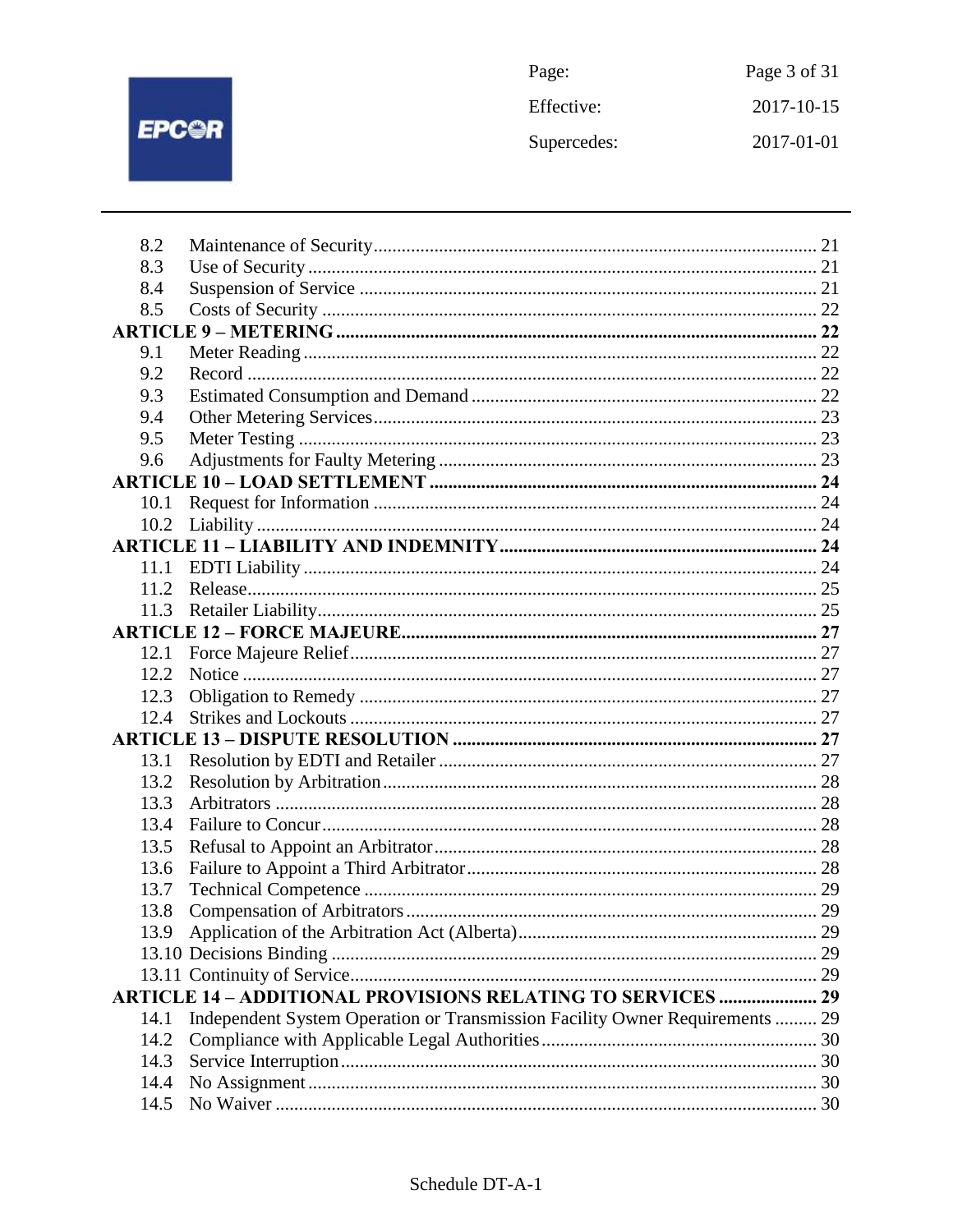|              | Page:       | Page 4 of 31 |
|--------------|-------------|--------------|
| <b>EPCOR</b> | Effective:  | 2017-10-15   |
|              | Supercedes: | 2017-01-01   |
|              |             |              |
|              |             |              |

| 14.6 | $Q$ <b>V</b> |  |
|------|--------------|--|
|------|--------------|--|

 $\overline{\phantom{a}}$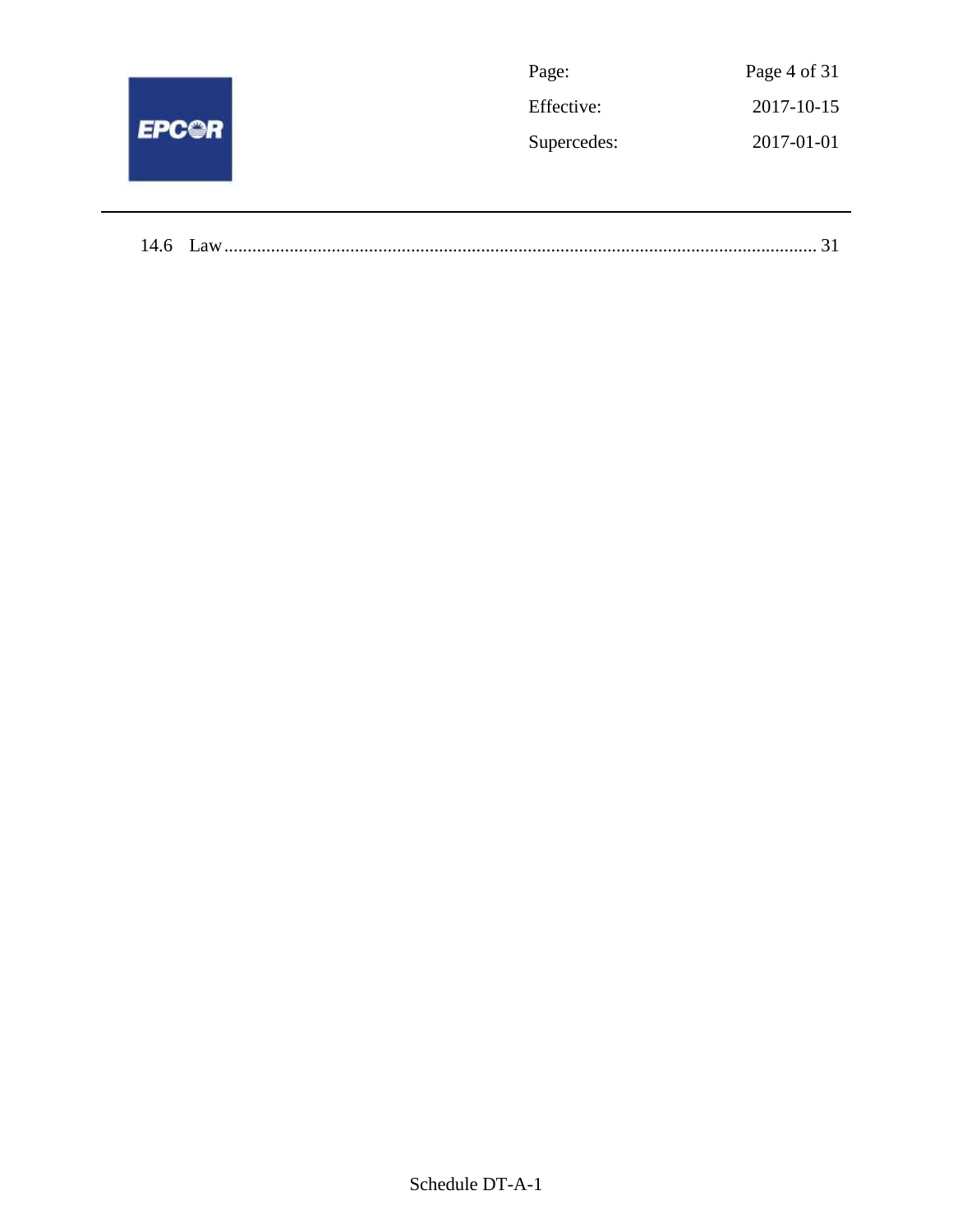|              | Page:       | Page 5 of 31 |
|--------------|-------------|--------------|
|              | Effective:  | 2017-10-15   |
| <b>EPCOR</b> | Supercedes: | 2017-01-01   |
|              |             |              |

#### **ARTICLE 1 –INTRODUCTION TO TERMS AND CONDITIONS**

These Terms and Conditions, as approved by the Alberta Utilities Commission (the "Commission"), form part of the Distribution Tariff of EPCOR Distribution & Transmission Inc. ("EDTI") and are established pursuant to section 102 of the *Electric Utilities Act 2003*, c. E-5.1. The Distribution Tariff is available for public inspection during normal business hours at the business offices of EDTI and can be accessed on EDTI's web site at:

<https://www.epcor.com/products-services/power/Pages/terms-and-conditions.aspx>

These Terms and Conditions apply to EDTI and its relationship with Retailers. All Retailers by virtue of their relationship with EDTI are deemed to have accepted these Terms and Conditions.

The service provided by EDTI hereunder is regulated by the Commission and parties having any inquiries or complaints regarding these Terms and Conditions may direct such inquiries or complaints directly to EDTI or to the Commission.

No agreement can provide for the waiver or alteration of any part of these Terms and Conditions unless such agreement is first filed with and approved by the Commission. Whenever the Commission approves an amendment to these Terms and Conditions, such amendment, including its effective date, will be posted on EDTI's website at:

<https://www.epcor.com/products-services/power/Pages/terms-and-conditions.aspx>

## **ARTICLE 2 – DEFINITIONS AND INTERPRETATION**

#### **2.1 Definitions**

The following words and phrases, whenever used in these Terms and Conditions or in an application, contract or agreement for service under these Terms and Conditions, shall have the meanings set forth below:

"**Act**" means the *Electric Utilities Act*, S.A. 2003, c. E-5.1, as re-enacted, amended or replaced from time to time;

"**Business Day**" means a business day is any day other than Saturday, Sunday or a holiday as defined in the *Interpretation Act*, R.S.A. 2000, c. I-8, as re-enacted, amended or replaced from time to time*;*

"**Commission**" or "**AUC**" means the Alberta Utilities Commission, formerly the Alberta Energy and Utilities Board, established under the *Alberta Utilities Commission Act*, R.S.A., 2007, c. A-37.2, as re-enacted, amended or replaced from time to time;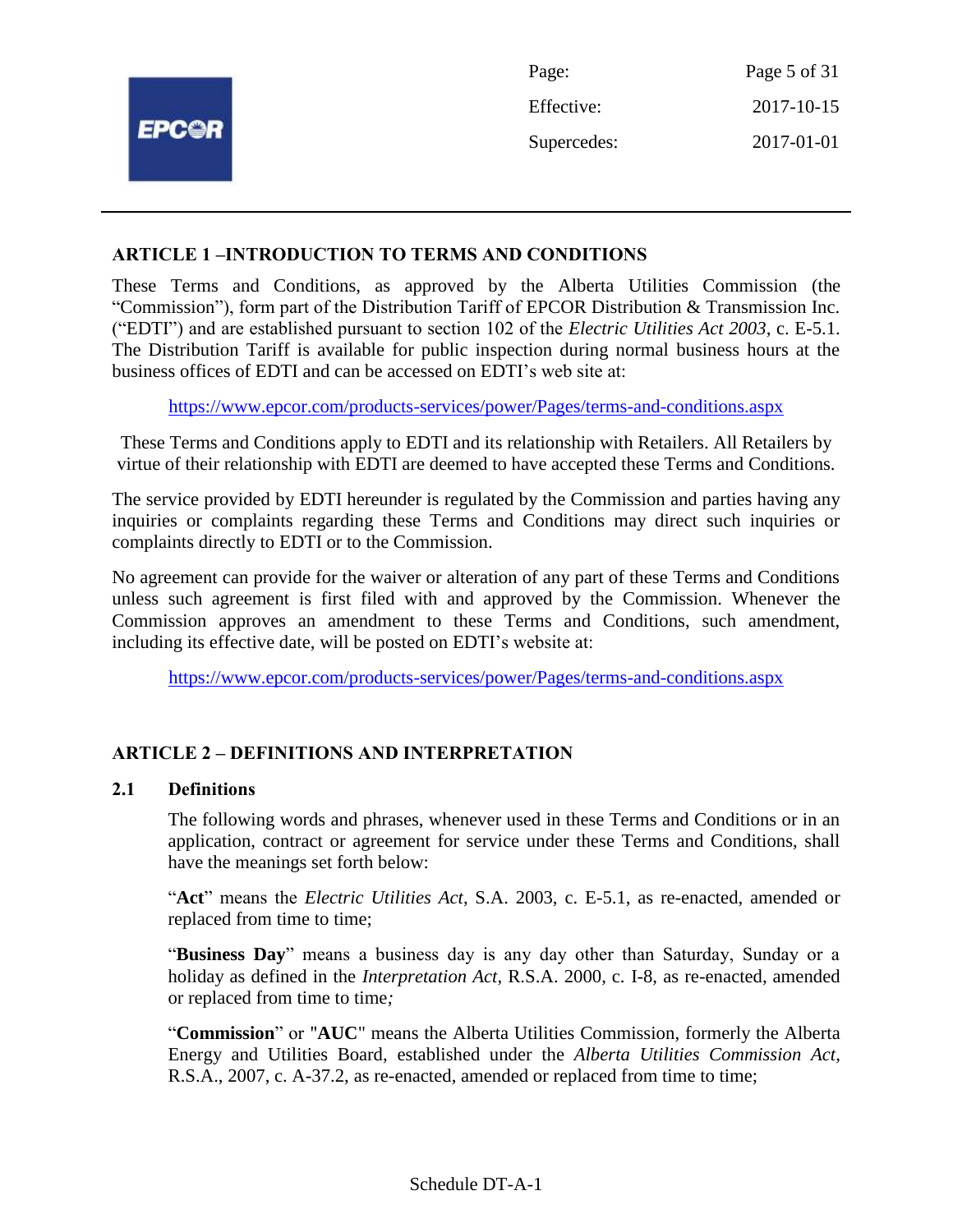

| Page:       | Page 6 of 31 |
|-------------|--------------|
| Effective:  | 2017-10-15   |
| Supercedes: | 2017-01-01   |

"**Credit Rating**" has the meaning given to it in the Distribution Tariff Regulation;

"**Customer***"* means a person purchasing electricity for that person's own use from a Retailer;

"**Customer Information**" means Customer name, Customer telephone number, Customer mailing address, site contact name and site contact phone number and other Customer information that may be requested by EDTI;

"**Customer Usage Information**" means information regarding the historical electricity consumption of a Customer;

"**De-energization**" has the meaning attributed to it in the Settlement System Code and "**De-energized**" and "**De-energize**" have correlative meanings;

"**Default Supplier**" means a Retailer appointed by EDTI pursuant to section 3 of the RRR Regulation;

"**Distribution Access Service**" has the meaning given to it in the Act;

"**Distribution Services Agreement**" means an agreement between EDTI and a Retailer for the provision of the applicable Distribution Access Service;

"**Distribution Tariff**" means a distribution tariff prepared by EDTI and approved by the Commission in accordance with section 102 of the Act, which consists of the Rate Schedules, these Terms and Conditions, the Terms and Conditions for Distribution Connection Services and the Distribution Tariff Policies;

"**Distribution Tariff Policies**" means the part of EDTI's Distribution Tariff that sets out the policies applied by EDTI in implementing the Rate Schedules, these Terms and Conditions and the Terms and Conditions for Distribution Connection Services;

"**Distribution Tariff Regulation**" means the *Distribution Tariff Regulation*, A.R. 162/2003, as amended from time to time;

"**Distribution Tariff Services**" means all services provided by EDTI under the Distribution Tariff;

"**EDTI**" or "**EPCOR Distribution & Transmission**" means EPCOR Distribution & Transmission Inc., and for certainty includes its predecessor in interest by amalgamation EPCOR Distribution Inc.;

"**Electricity Services**" means the services associated with the provision of electricity to a person, including the exchange of electric energy, making financial arrangements to manage financial risk associated with the pool price, Distribution Access Service, system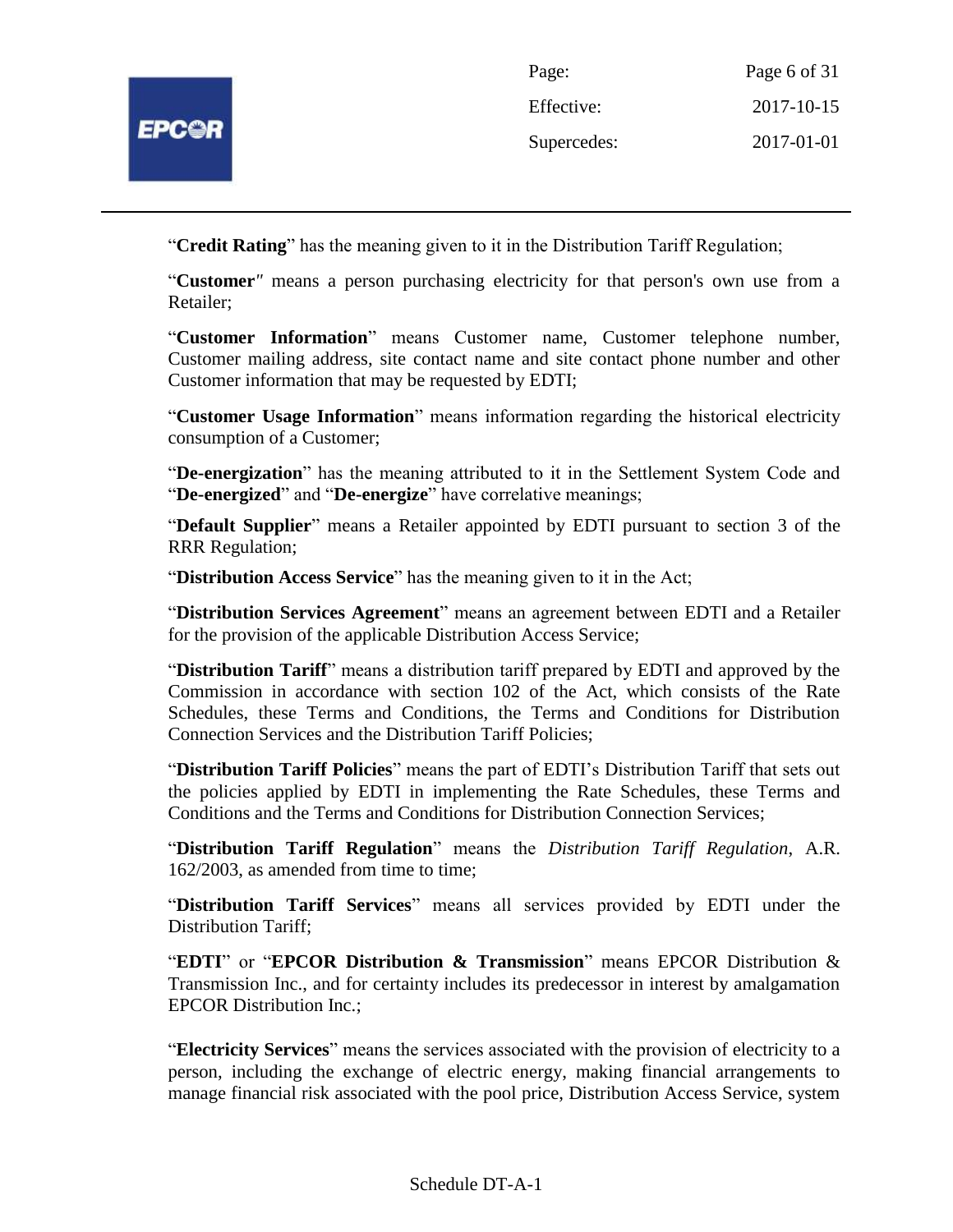

| Page:       | Page 7 of 31 |
|-------------|--------------|
| Effective:  | 2017-10-15   |
| Supercedes: | 2017-01-01   |

access service, ancillary services, billing, metering, performing load settlement and any other services specified in regulations made under the Act;

"**Energy**" means electric energy (normally expressed in kiloWatt hours (kWh) or kilowatts (kW));

"**Energization**" has the meaning attributed to it in the Settlement System Code

*"***Facilities**" means physical plant (including, without limitation, distribution lines, transformers, meters, equipment, machinery and other electrical apparatus) on EDTI's side of the Point of Service interconnection excluding transmission facilities;

"**Fee Schedule**" means the fees and charges set forth in Table 2 of DT – Schedule 1 Miscellaneous Services Schedule to EDTI's Distribution Tariff;

"**Force Majeure**" means circumstances not reasonably within the control of EDTI, including acts of God, strikes, lockouts or other industrial disturbances, acts of the public enemy, wars, blockades, insurrections, riots, epidemics, landslides, lightning, earthquakes, fires, storms, floods, high water, washouts, inclement weather, orders or acts of civil or military authorities, civil disturbances, explosions, breakdown or accident to equipment, mechanical breakdowns, the intervention of federal, provincial, state or local government or from any of their agencies or boards, the order or direction of any court, and any other cause, whether of the kind herein enumerated or otherwise, provided that the lack of funds shall not constitute a circumstance not reasonably within the control of EDTI;

"**Independent System Operator**" or "**ISO**" means the corporation established by section 7 of the Act;

"**Interconnected Electric System**" means all transmission facilities and electric distribution systems in Alberta that are interconnected;

**"Load"** means energy consumed by Customers together with allocated losses and unaccounted for energy;

"**Load Settlement**" means "load settlement" as defined in the Act.

"**Minimum Charge**" has the meaning given to it in EDTI's Terms and Conditions for Distribution Connection Services;

"**Miscellaneous Services**" means the various services available from EDTI under the Distribution Tariff other than Distribution Access Service;

"**Point of Service**" means the point at which EDTI's service conductors are connected to the conductors or apparatus of a Customer;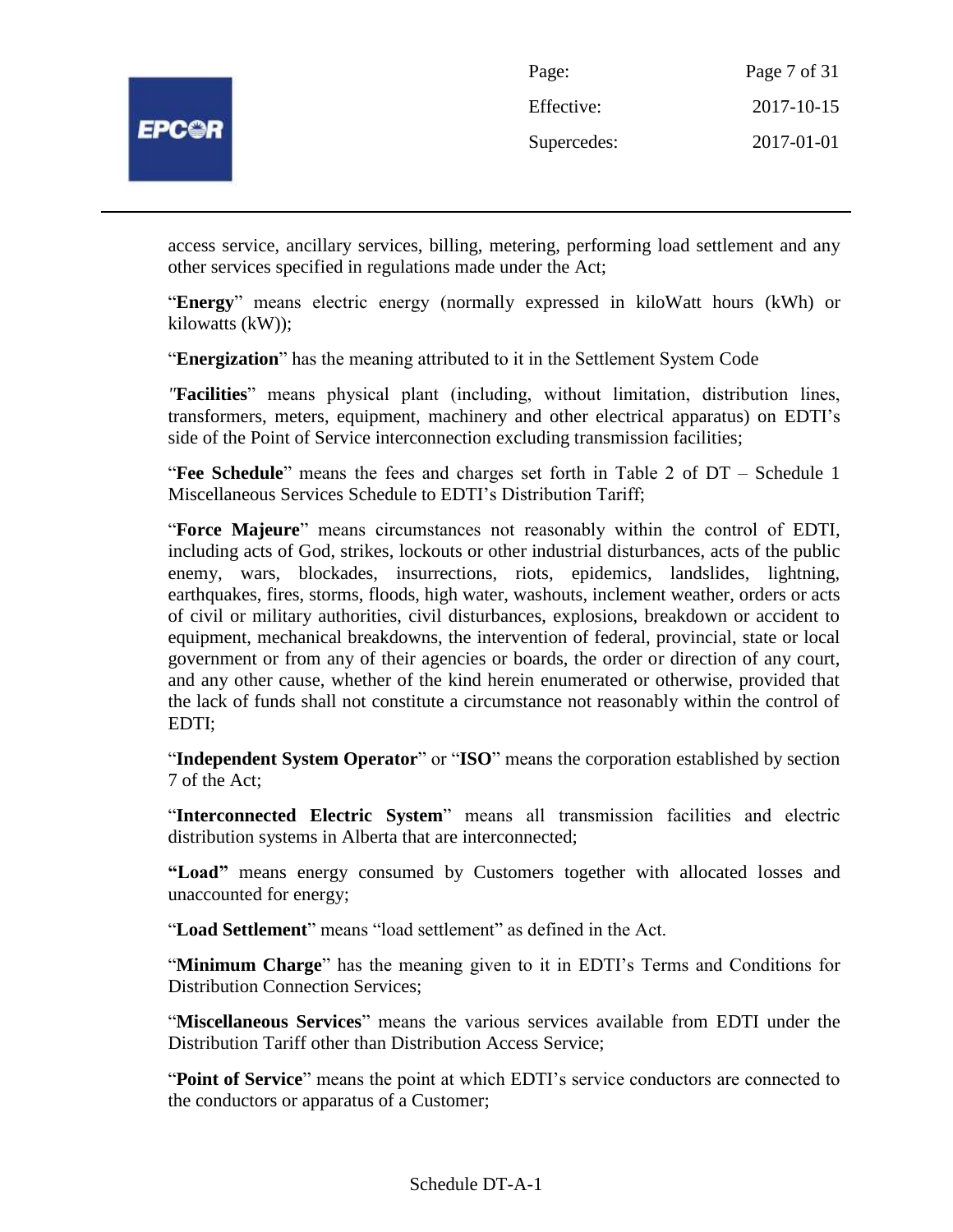

| Page:       | Page 8 of 31 |
|-------------|--------------|
| Effective:  | 2017-10-15   |
| Supercedes: | 2017-01-01   |

"**Power Pool**" means the scheme operated by the Independent System Operator for the exchange of Energy and financial settlement for the exchange of Energy;

"**Rate Schedules**" means the schedules of EDTI's Distribution Tariff that set out charges;

"**RRR Regulation**" means the *Roles, Relationships and Responsibilities Regulation*, A.R. 169/2003, as amended from time to time;

"**Regulations**" means regulations made under the Act;

"**RRO Regulation**" means the *Regulated Rate Option Regulation*, A.R. 262/2005, as amended from time to time.

"**Regulated Rate Tariff**" means a regulated rate tariff for the provision of Electricity Services to eligible customers prepared by EDTI, or a person with whom EDTI makes arrangements to do so, pursuant to section 102 of the Act;

"**Retailer**" means a person who sells or provides Electricity Services directly to Customers and carries out the functions and duties of a "retailer" under the Act, and includes a Default Supplier, the person with whom EDTI has made arrangements to provide the Regulated Rate Tariff to eligible customers, and Self-Retailers;

"**Retailer Handbook**" means the guide, as amended from time to time, prepared by EDTI which sets out procedures in relation to the provision of Distribution Access Service under these Terms and Conditions.

"**Retailer Identification**" means the 9 digit number that uniquely represents each Retailer operating within Alberta. The Canada Customs and Revenue Agency business number will be used as the Retailer ID;

"**Retailer of Record**" means the Retailer who is listed in EDTI's records through the procedures outlined in these Terms and Conditions, and thereby recognized by EDTI and the Settlement System Code, as a particular Customer's Retailer for a Point of Service at a particular time;

"**Self-Retailer**" means a person carrying out Retailer functions to obtain electricity services solely for its own use;

"**Service Connection**" means the Facilities required to physically connect the Customer's facilities to EDTI's electric distribution system to permit the Customer to obtain Distribution Access Service;

"**Settlement System Code**" means the rules respecting Load Settlement approved by the AUC and set out in Rule 021;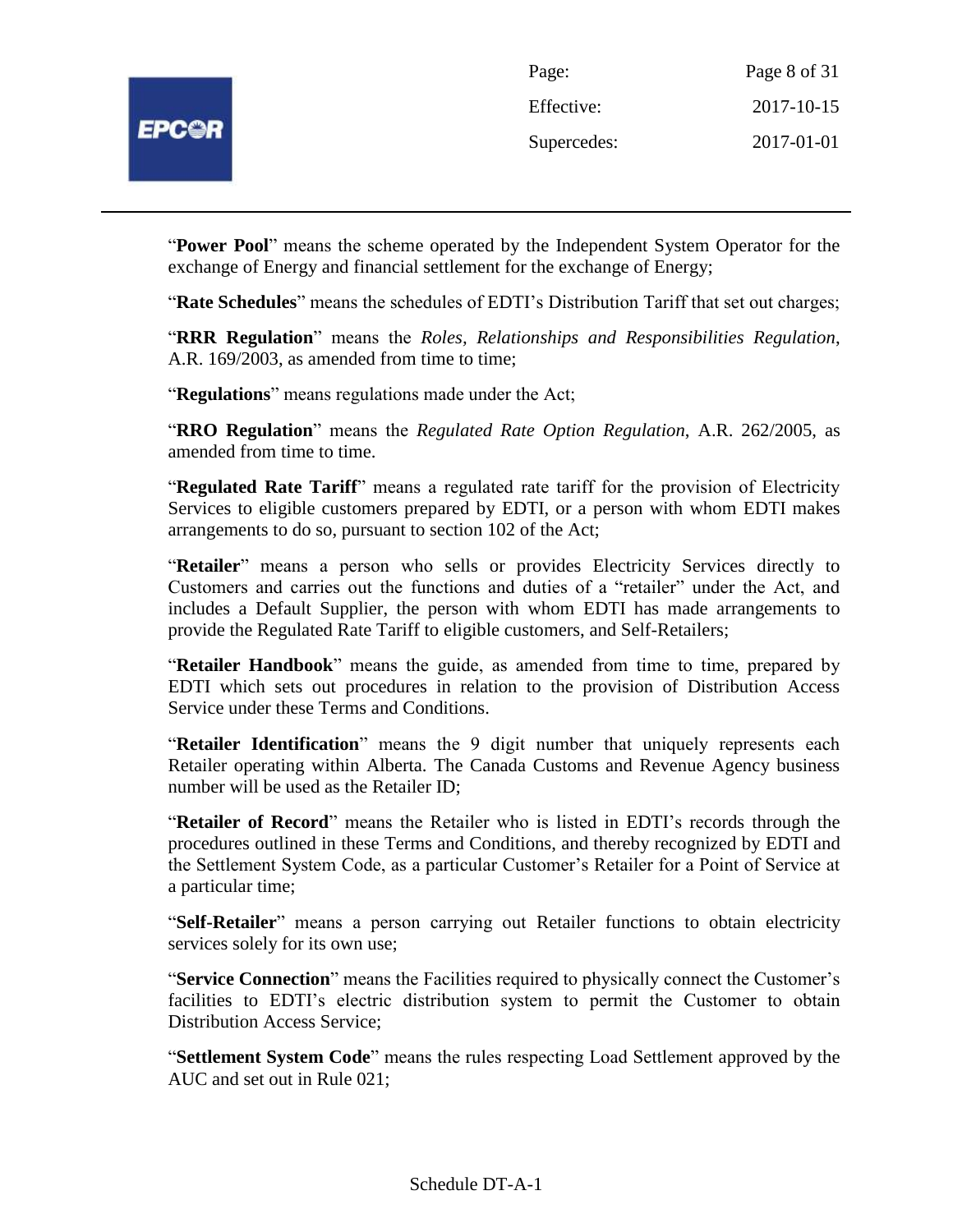

| Page:       | Page 9 of 31 |
|-------------|--------------|
| Effective:  | 2017-10-15   |
| Supercedes: | 2017-01-01   |

"**Site**" means a unique end-use Point of Service, being the finest level at which Load Settlement recognizes Retailer assignments, and receives consumption data.

#### **2.2 Conflicts**

If there is any conflict between a provision expressly set out in an order of the Commission and these Terms and Conditions, the order of the Commission shall govern.

If there is any conflict between a provision in these Terms and Conditions, as may be amended from time to time, and a provision in a Distribution Services Agreement or any other existing or future agreement between EDTI and a Retailer relating to Distribution Tariff Services, the provision in these Terms and Conditions shall govern.

## **2.3 Extended Meanings**

In these Terms and Conditions, words importing the singular number only shall include the plural and vice versa, words importing the masculine gender shall include the feminine and neutral genders and vice versa. Word importing a person shall include person, firm, partnership, corporation, organization or association (including, without limitation, individual members of any unincorporated entity).

#### **2.4 Headings**

The division of these Terms and Conditions into sections, subsections and other subdivisions and the insertion of headings are for convenience of reference only and shall not affect the construction or interpretation of these Terms and Conditions.

## **ARTICLE 3 – GENERAL PROVISIONS**

#### **3.1 Commission Approval**

These Distribution Access Service Terms and Conditions have been approved by the Commission. EDTI may amend these Terms and conditions by filing a notice of amendment with the Commission. Included in the notice to the Commission shall be notification of which Retailers are affected by the amendment and an explanation of how affected Retailers will be notified of the amendments. Within 60 days after such notice is filed, the Commission will either acknowledge the notice of amendment to the Terms and Conditions or direct a further process to deal with the requested change, as the Commission deems appropriate. If the Commission acknowledges notice of amendment, the amendment will take effect upon the date of such acknowledgement.

#### **3.2 Retailer Handbook**

EDTI has developed the Retailer Handbook to help Retailers understand the normal practices of EDTI. EDTI will amend the Retailer Handbook, from time to time, to reflect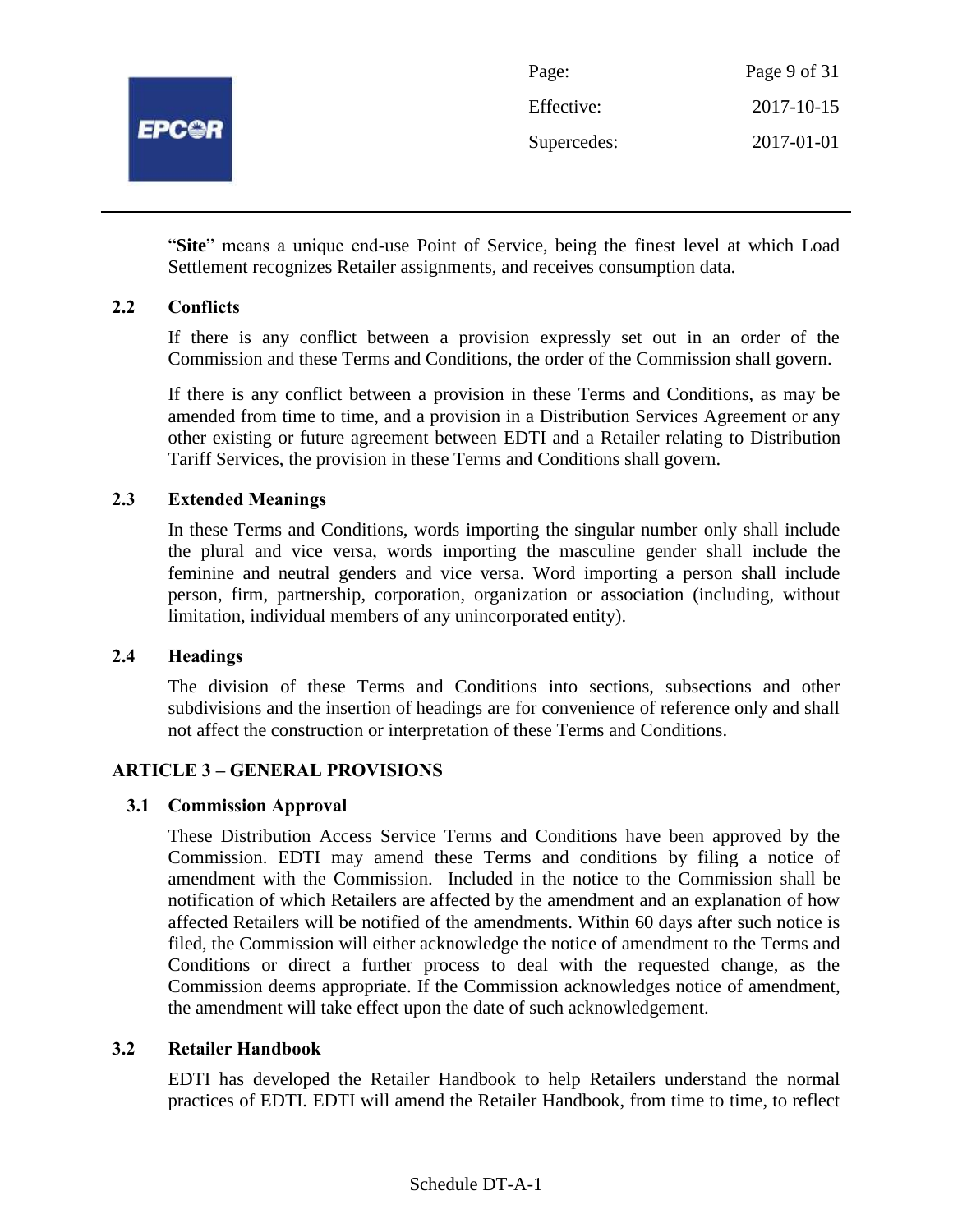

changes to the electric utility industry, changes in EDTI's requirements or the changing needs of Retailers or Customers. A copy of the Retailer Handbook, and any amendments to the Retailer Handbook, will be filed with the Commission for information purposes. While EDTI will endeavour to follow practices in the Retailer Handbook, these practices will not appropriately cover every situation that may arise and its may be necessary to deviate from the Retailer Handbook. A copy of the Retailer Handbook can be accessed on EDTI's website at www.epcor.ca.

#### **3.3 Arrangements with Customers**

The Retailer shall be solely responsible for having appropriate contractual or other arrangements with Customers necessary to provide service to Customers. EDTI shall not be responsible for monitoring, reviewing or enforcing such contracts or arrangements and shall not be liable for any loss, damages, cost, injury, expense or other liability, whether direct, indirect, consequential or special in nature, howsoever caused, as a result of the Retailer's failure to obtain or maintain proper contractual or other arrangements with Customers or to perform its obligations to its Customers.

#### **3.4 Responsibility for Electric Purchases**

The Retailer will be solely responsible for the purchase of electricity from the Power Pool and for arranging the delivery of such electricity to the appropriate Points of Service for Customers, subject to these Terms and Conditions.

#### **3.5 Retailer Authorization**

A Retailer shall be responsible for obtaining proper authorization from each Customer authorizing the enrollment of the Customer by the Retailer for receipt of Distribution Access Service.

#### **3.6 Retailer Identification**

Any information exchange or communications between the Retailer and EDTI under these Terms and Conditions shall employ a Retailer Identification number.

#### **3.7 Single Retailer for Customer**

EDTI shall not be required to recognize and deal with more than one Retailer in respect of a Point of Service at any given time.

#### **3.8 Fees and Other Charges**

EDTI will provide all standard services hereunder pursuant to the Distribution Tariff. All additional, supplementary or extra non-discretionary services provided by EDTI to a Retailer or its Customers will be charged a separate rate or fee, such as those included,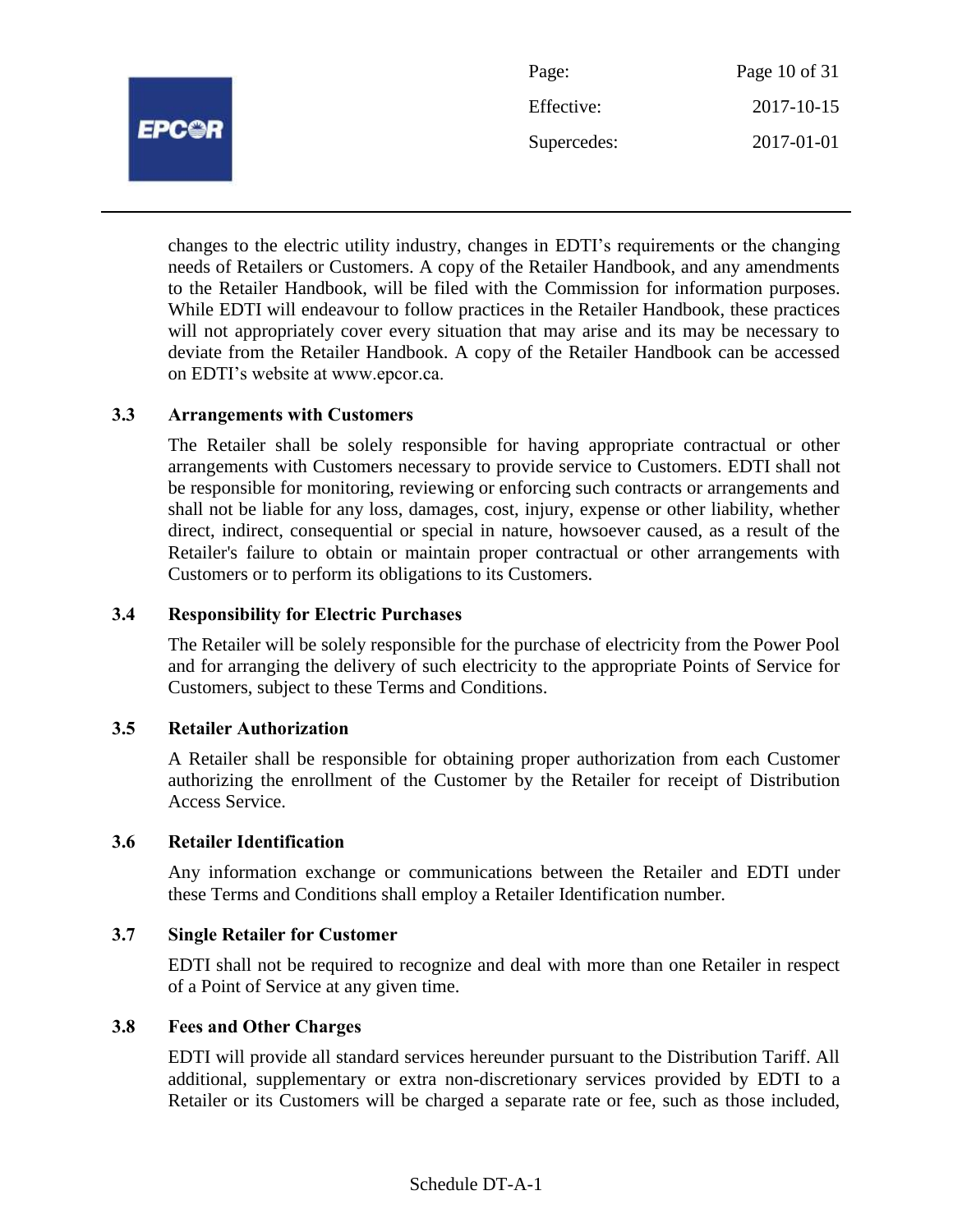

without limitation, in the Fee Schedule. Payment for these services shall be in accordance with the provisions of these Terms and Conditions.

## **ARTICLE 4 – CUSTOMER INQUIRIES AND INFORMATION**

#### **4.1 Customer Inquiries Related to Emergency Situations and Outages**

Retailers shall make every effort to ensure Customers contacting the Retailer regarding distribution emergency conditions, outages, safety or environment situations related to EDTI's electric distribution system are referred directly to EDTI immediately. EDTI reserves the right, without providing notice to the Retailer, to test or audit the response time of the Retailer. EDTI will communicate any unacceptable patterns to the Retailer to be corrected.

#### **4.2 Exchange of Customer Information**

#### **4.2.1 Provision of Customer Information to a Retailer**

EDTI shall provide standard Customer Usage Information to a Retailer that has a Distribution Services Agreement in place with EDTI, upon request, but only after receiving written consent to such disclosure from the Customer, for the 12-month period preceding the date of the request or for such shorter period for which EDTI has collected that information.

Prior to requesting EDTI to release Customer Usage Information, a Retailer shall be responsible for obtaining and providing to EDTI the written authorization from the Customer referred to above, in a form satisfactory to EDTI.

Customer Usage Information will be provided by EDTI at no cost.

#### **4.2.2 Provision of Customer Information to EDTI**

The Retailer must notify EDTI, as promptly as reasonably practical, of any changes to Customer Information in respect of its Customers. Such information shall be provided in a form satisfactory to EDTI.

#### **4.2.3 Provision of Information between EDTI and Retailer**

EDTI and a Retailer shall supply to each other all other data, materials or other information specified to be supplied in the Terms and Conditions, or that may otherwise be reasonably required by the Retailer or EDTI in accordance with the Terms and Conditions. See the Fee Schedule for charges that will apply to certain requests made to EDTI.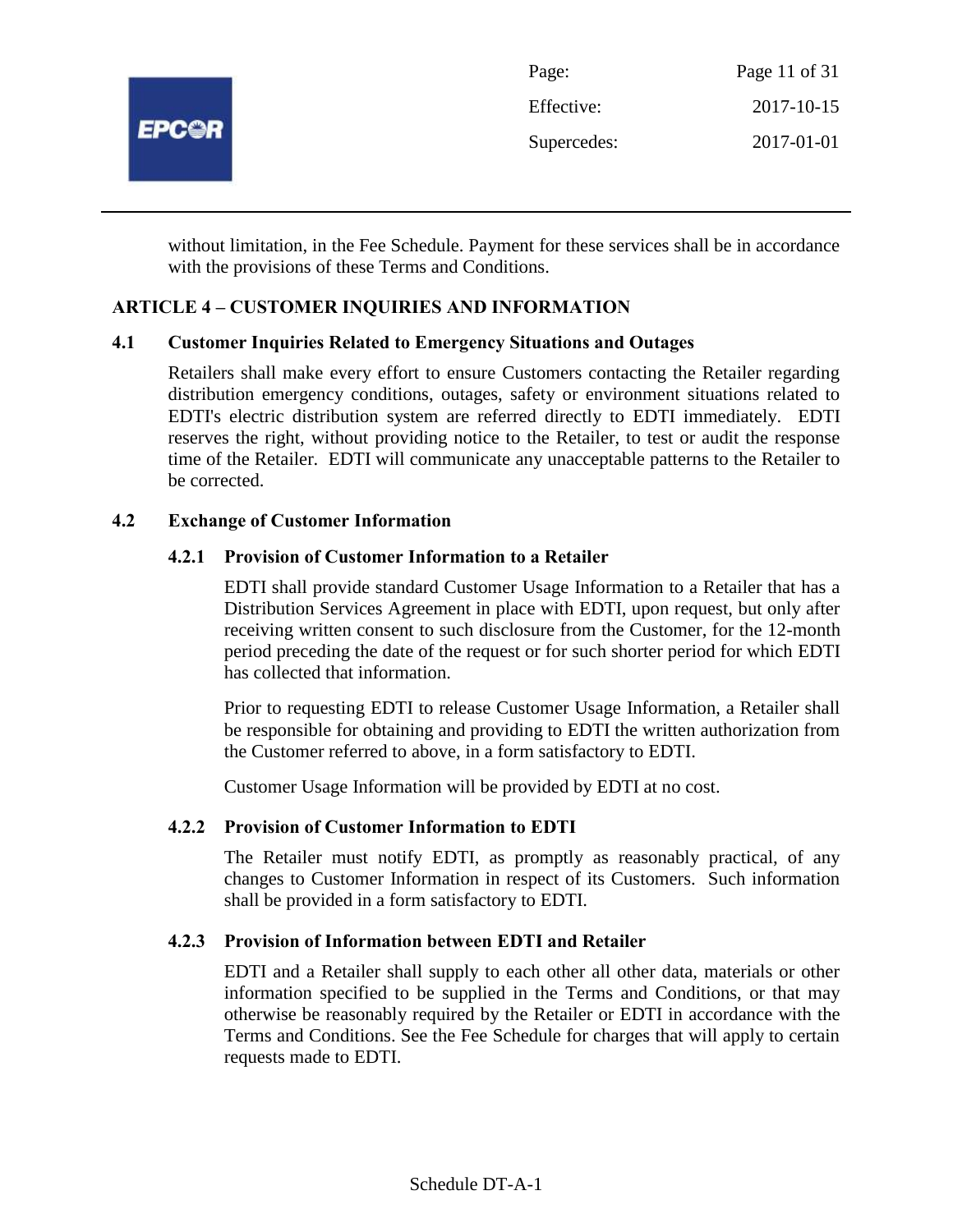

Page: Page 12 of 31 Effective: 2017-10-15 Supercedes: 2017-01-01

#### **ARTICLE 5 – PROVISION OF SERVICE**

#### **5.1 Qualification for Service**

A Retailer must fulfill and maintain the following requirements to the satisfaction of EDTI before EDTI will provide or continue to provide Distribution Access Service to that Retailer:

- (a) submit to EDTI a fully completed and executed Distribution Services Agreement;
- (b) if the Retailer sells Electricity to Customers whose annual consumption is below 250,000 kWh, furnish to EDTI a certified copy of the license issued to the Retailer and warrant in writing to EDTI that it is licensed pursuant to the provisions of the *Fair Trading Act*, R.S.A. 2000, c. F-2, and any regulations or policies made thereunder, as amended from time to time,
- (c) satisfy the credit requirements described in Article 8 hereof;
- (d) warrant in writing to EDTI that it will comply with the Settlement System Code;
- (e) meet the compliance testing protocol of EDTI in respect of information exchange as set forth in the Retailer Handbook, as amended from time to time;
- (f) warrant in writing to EDTI that it has been qualified by the ISO as pool participant under the ISO rules respecting the operation of the Power Pool and the ISO has approved the Retailer for consumption within the EDTI service area; and
- (g) meet any other requirements that EDTI, acting reasonably, may impose in order to provide Distribution Access Service hereunder to the Retailer. If EDTI determines that a Retailer must satisfy additional requirements in order to qualify for Distribution Access Service, EDTI shall apply to the Commission for approval of the proposed additional requirements prior to implementing same unless EDTI is confronted with a situation that may materially alter the risk to EDTI or the additional requirements are required to comply with applicable legislation. In that event, EDTI may implement the additional requirements and then apply to the Commission for approval of same.

Upon satisfaction of the above requirements, EDTI will provide Distribution Access Service to the Retailer, upon and subject to these Terms and Conditions. Subject to complying with all applicable laws, and the directions or requirements of the Commission, EDTI reserves the right, upon giving the Retailer ten (10) Business Days notice and acting reasonably, to discontinue Distribution Access Service to the Retailer if at any time the Retailer fails to meet the above requirements.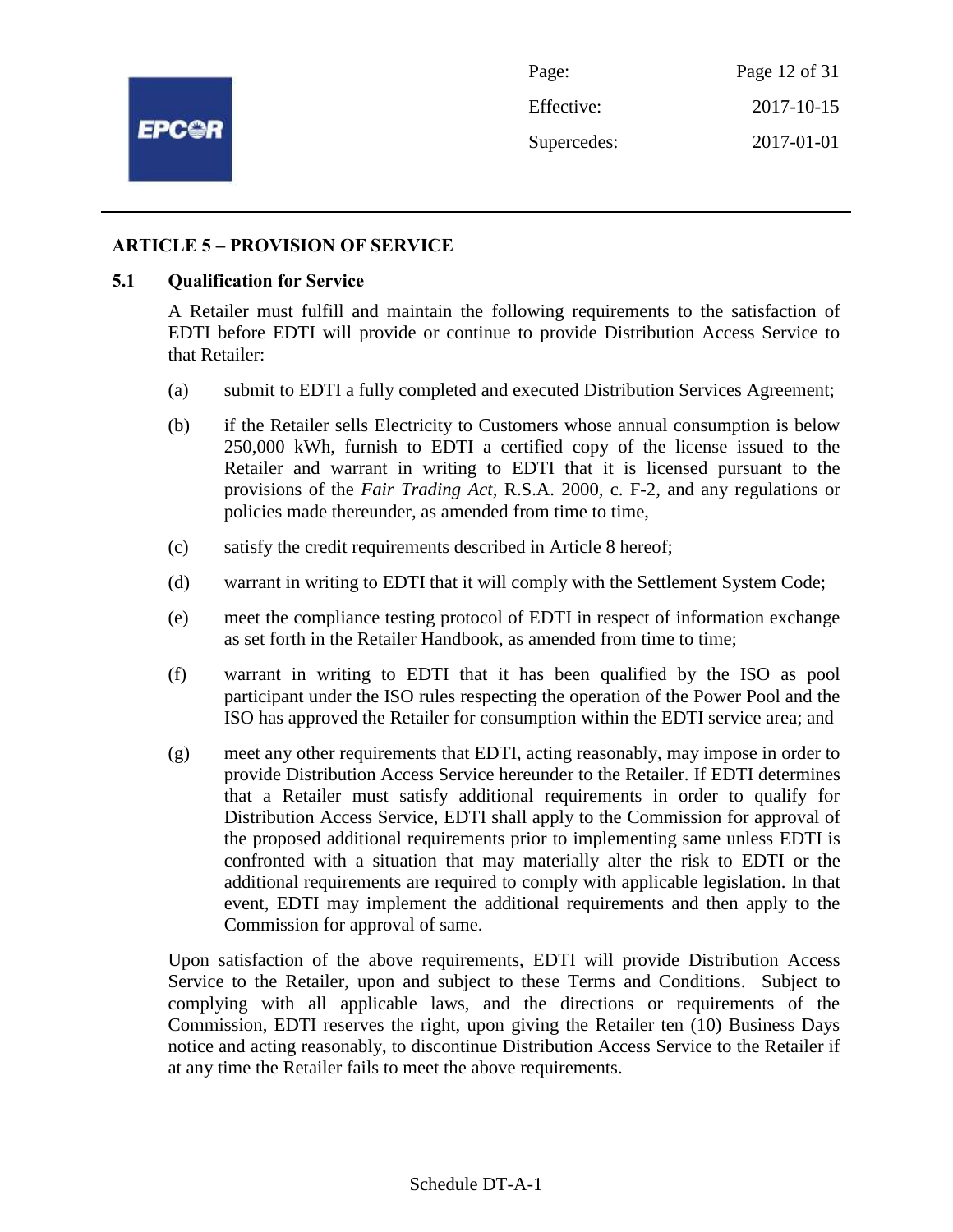|              | Page:       | Page 13 of 31 |
|--------------|-------------|---------------|
|              | Effective:  | 2017-10-15    |
| <b>EPC@R</b> | Supercedes: | 2017-01-01    |
|              |             |               |

## **5.2 Application for Enrollment of Customers of Retailer**

In order to initiate the provision of Distribution Access Service by EDTI, the Retailer shall complete and provide to EDTI an enrollment for Distribution Access Service in accordance with the Retailer Handbook and in compliance with the Settlement System Code.

EDTI will, subject to these Terms and Conditions, accept an application by a Retailer for provision of Distribution Access Service to a Customer hereunder and recognize the Retailer as the Retailer of Record for the particular Customer. EDTI reserves the right, but is not obligated, to verify the identity of the Customer and the accuracy of the Customer Information. EDTI may reject the application if any information required in the application, including the Customer Information and Retailer Identification, provided by the Retailer is false, incomplete or inaccurate in any respect.

Enrollments will be processed by EDTI on a first-come, first-served basis. Each enrollment will be time and date-stamped when received by EDTI. If more than one enrollment is received for a Site while an earlier enrollment is pending; only the first valid enrollment received by EDTI shall be processed that day.

EDTI reserves the right to refuse Distribution Access Service at any Site to any Customer of the Retailer who is indebted to EDTI. The Retailer will not be liable to EDTI for any outstanding indebtedness of the Customer to EDTI, which accrued prior to the enrollment of the Customer with the Retailer. However, the Retailer will be liable for all outstanding indebtedness while the Retailer remains the Retailer of Record for the Customer.

EDTI may assess a charge for processing an enrollment as set forth in the Fee Schedule.

## **5.3 De-enrollment as Retailer**

To de-enroll as Retailer of Record for a particular Customer, a Retailer shall, at least seven (7) Business Days (or such other time as may be required under the System Settlement Code) before the de-enrolment is to take effect, complete and provide to EDTI a notice of de-enrolment pursuant to the Settlement System Code. EDTI may reject the notice of de-enrolment if EDTI determines that any information required in the notice, including Customer Information, provided by the Retailer is false, incomplete or inaccurate in any respect. EDTI reserves the right, but is not obligated, to verify the identity of the Customer and the accuracy of the Customer Information. Upon receipt of a notice of de-enrolment from a Retailer, EDTI will either:

- (a) process the de-enrolment within seven (7) Business Days (or such other time as may be required under the System Settlement Code); or
- (b) notify the Retailer within two (2) Business Days (or such other time as may be required under the System Settlement Code) that the notice of de-enrolment has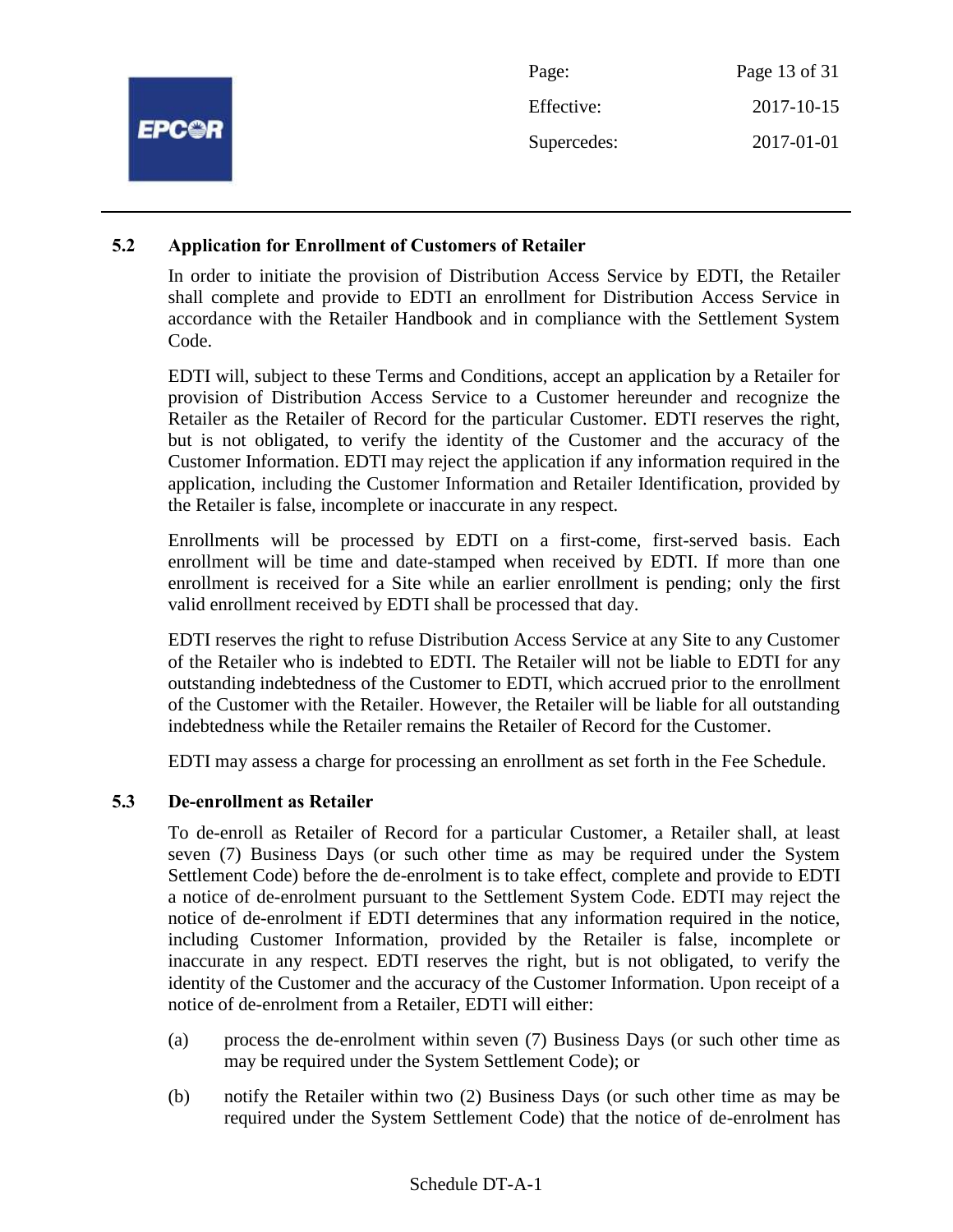

Page: Page 14 of 31 Effective: 2017-10-15 Supercedes: 2017-01-01

been rejected and the reasons for such rejection. Upon receipt of a rectified notice of de-enrolment, EDTI will, within seven (7) Business Days (or such other time as may be required under the System Settlement Code), process the de-enrolment.

## **ARTICLE 6 – BILLING AND PAYMENT**

## **6.1 Billing**

EDTI will bill Retailers the amounts payable for Distribution Tariff Services in accordance with these Terms and Conditions and the *Billing Regulation, 2003*, A.R. 159/2003, as amended from time to time.

EDTI will bill the Retailer each billing cycle for Distribution Access Service and Miscellaneous Services provided by EDTI in relation to Customers for which the Retailer is the Retailer of Record for the period prior to the billing period plus any other amounts owing by the Retailer under EDTI's Distribution Tariff including these Terms and Conditions and the Rate Schedule.

EDTI will not assume any billing or collection obligations or responsibilities related to billing Customers or collecting from Customers for, or on behalf of, a Retailer. The Retailer shall process Customer payments and handle collection responsibilities. EDTI may, at its sole discretion and in addition to any other remedies available to it, terminate Distribution Tariff Services to the Retailer, if such Retailer does not pay all outstanding bills in accordance with these Terms and Conditions.

EDTI reserves the right to bill the Customer directly for any amounts required to be provided by the Customer under the Terms and Conditions for Distribution Connection Services.

## **6.2 Determination of Applicable Rates**

EDTI bills the Retailer of Record based on the charges set out in its Rate Schedules in the Distribution Tariff. EDTI's Rate Schedules indicate to what type of service each Rate Schedule applies. Each Point of Service is billed as a separate service. EDTI's applicable Distribution Tariff Policies will apply to the determination of the charges.

The rate selection criteria are specified on each Rate Schedule. If the operational characteristics of the Point of Service change and subsequently a different rate is applicable, the Customer may be required to pay an additional Customer Contribution under the Terms and Conditions for Distribution Connection Services. A change of service under this section will not be made more than once in any twelve (12) month period.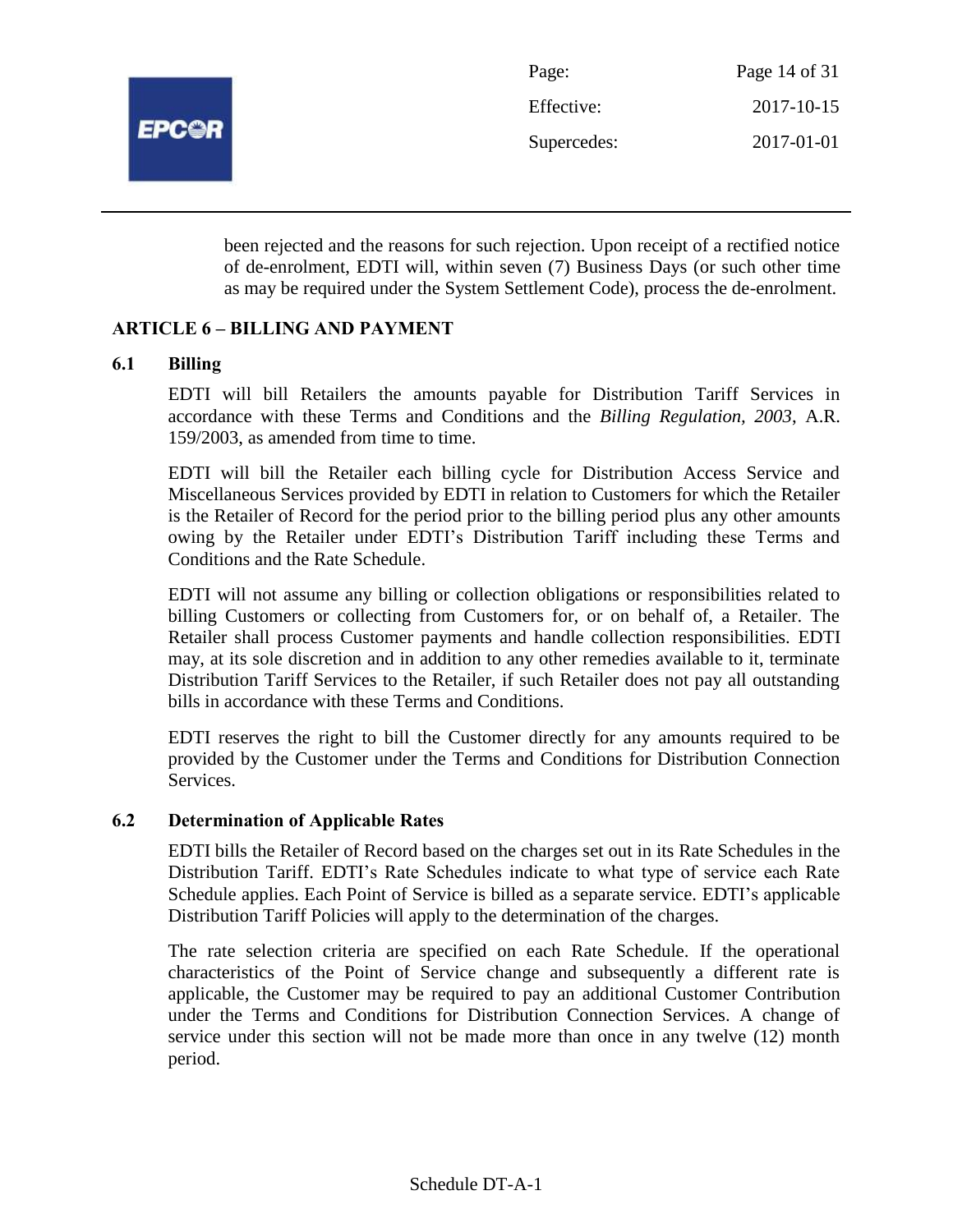

#### **6. 3 Minimum Charges**

A Minimum Charge will be calculated in accordance with the Rate Schedules.

#### **6. 4 Billing Period and Information for Distribution Access Service**

The billing period for the Retailer in respect of Distribution Access Service is generally the calendar week directly proceeding the week in which the associated bill is issued to the Retailer. The amount charged to the Retailer for the billing period reflects the aggregate of charges for Distribution Access Service provided to Customers of the Retailer, with consumption periods that end within the billing period.

A bill to the Retailer for Distribution Access Service will set out the following information with respect to the billing period for which the bill is rendered:

- (a) the total amount due from the Retailer for Distribution Access Service provided by EDTI to Customers of the Retailer;
- (b) details of the amount due from the Retailer for Distribution Access Service provided by EDTI as applicable to each of the Retailer's Customers; and
- (c) any other information required to be provided by EDTI to the Retailer on a bill pursuant to the Act and Regulations.

#### **6. 5 Billing Period and Information for Miscellaneous Services**

The billing period for the Retailer in respect of Miscellaneous Services is generally the calendar month directly preceding the month in which the associated bill is issued to the Retailer. The amount charged to the Retailer for the billing period reflects the aggregate of charges for Miscellaneous Services provided to the Retailer within the billing period.

A bill to the Retailer for Miscellaneous Services will set out the following information with respect to the billing period for which the bill is rendered:

- (a) the total amount due from the Retailer for Miscellaneous Services provided by EDTI to the Retailer;
- (b) any other information required to be provided by EDTI to the Retailer on a bill pursuant to the Act and Regulations.

#### **6.6 Payment and Collection**

The Retailer shall pay to EDTI, on or before the (fifth)  $5<sup>th</sup>$  Business Day following the Business Day on which the Retailer was invoiced for Distribution Access Service and on or before the (twentieth)  $20<sup>th</sup>$  Business Day following the Business Day on which the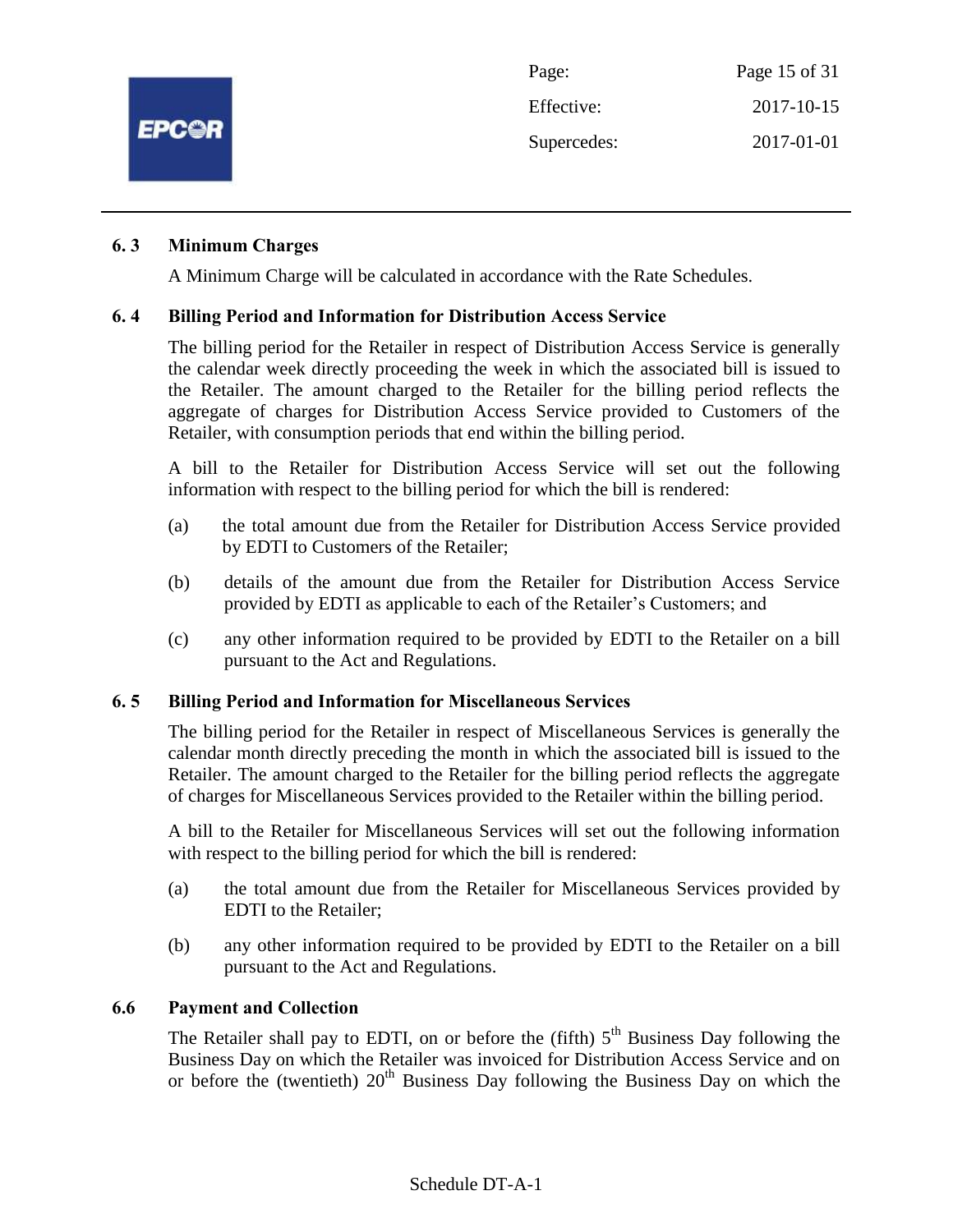

Retailer was invoiced for Miscellaneous Services, the amount invoiced by EDTI for the preceding period.

EDTI will establish an electronic billing and payment procedure for the payment of services hereunder. Notwithstanding such procedure, EDTI will accept payment by cash or cheque if agreed to by EDTI. A bill will be deemed to have been paid when a valid payment has been received by EDTI for the full amount of the bill by way of cheque or electronic fund transfer.

Should the Retailer dispute any amount owing, the Retailer shall nonetheless pay such disputed amount and subject the dispute for resolution in accordance with these Terms and Conditions. Following resolution of any such dispute, EDTI will return any amount found owing to the Retailer forthwith. Subject to the RRO Regulation, the right or ability of either EDTI or a Retailer to dispute a bill provided hereunder shall only apply to bills rendered during a period of twelve (12) months prior to the date that the disputing party first gives notice of such dispute to the non-disputing party.

The Retailer shall pay all amounts owed to EDTI for any of the Distribution Access Service provided by EDTI whether or not the Customer has paid the Retailer.

Failure to receive a bill in a timely way does not release a Retailer from the obligation to pay the amount owing on the bill.

## **6.7 Late or Unpaid Bills**

If a Retailer defaults or is late in paying charges, EDTI shall assess a late payment fee of 1% of the amount of a weekly bill and 2% per month (26.82% per annum) of the amount on monthly bills.

#### **6.8 Adjustment of Bills in Event of Billing Error**

Where EDTI overcharges or undercharges on a bill as a result of a billing error including, but not limited to, incorrect meter reads or any calculation, rate application or clerical errors, EDTI shall render an adjusted bill for the amount of the undercharge, without interest, and shall issue a refund or credit to the Retailer for the amount of the overcharge, without interest, in accordance with the following procedures:

(a) If a Retailer is found to have been overcharged due to billing error, EDTI will calculate the amount of the overcharge (for refund to the Retailer on the Retailer's next bill following the discovery of the billing error) for those billing periods during which a billing error occurred up to a maximum of eight (8) years immediately preceding the month in which the billing error was discovered. However, if the period of billing error cannot be determined with reasonable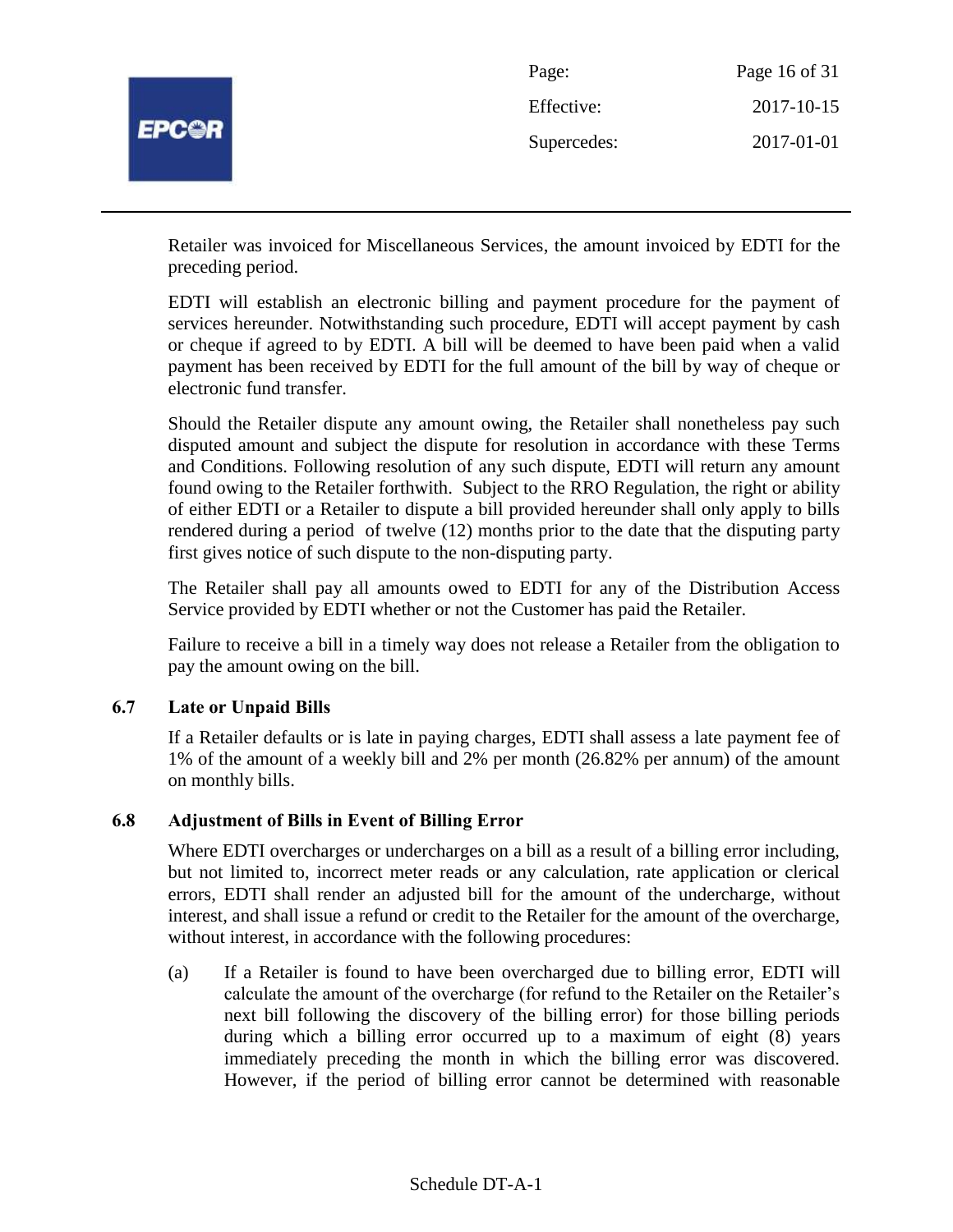

| Page:       | Page 17 of 31 |
|-------------|---------------|
| Effective:  | 2017-10-15    |
| Supercedes: | 2017-01-01    |

accuracy, the overcharge will be calculated for the three (3) month period immediately proceeding the month in which the billing error was discovered.

(b) If a Retailer is found to have been undercharged due to billing error, subject to the RRO Regulation, EDTI will bill the Retailer for those billing periods during which a billing error occurred up to a maximum of eleven (11) months immediately preceding the month in which the billing error was discovered. However, if the period of billing error cannot be determined with reasonable accuracy, the undercharge will be calculated for the three (3) months period immediately proceeding the month in which the billing error was discovered.

Notwithstanding (a) and (b) above, where the rate that applies to a site is Direct Connect or DC under EDTI's Rate Schedules, any credit or debit resulting from an overcharge or undercharge on a bill in respect of the site as a result of a billing error will be addressed in accordance with the applicable provisions of the Independent System Operator's approved Terms and Conditions of Service and the ISO Rules & Standards.

Whenever EDTI adjusts any bills to the Retailer in the event of billing error, and issues an adjusted bill to the Retailer in respect thereof, the Retailer shall be responsible for adjusting bills and issuing refunds or credits as appropriate to the affected Customers.

EDTI may assess a charge to the Retailer for reviewing billing as set forth in the Fee Schedule, where EDTI has not been responsible for any billing error.

## **6.9 Unauthorized Use**

Where EDTI determines that there has been unauthorized use of electric service at a Site including, but not limited to, meter tampering, unauthorized connection or reconnection, theft or fraud whereby EDTI is denied full compensation for Distribution Access Service provided, EDTI may make changes in its meters, appliances or facilities or take other appropriate corrective action, including where necessary the disconnection of the Service Connection for the Site and will bill the Retailer of Record for the Site for EDTI's estimate of such unauthorized use. Nothing in this Section shall limit any other rights or remedies that EDTI may have in connection with such unauthorized use.

## **6.10 Collection of Taxes**

EDTI shall collect from the Retailer all franchise fees and sales, excise or other taxes imposed by governmental authorities that are applicable to Distribution Tariff Services, including Distribution Access Service and Miscellaneous Services, provided by EDTI to Customers of the Retailer.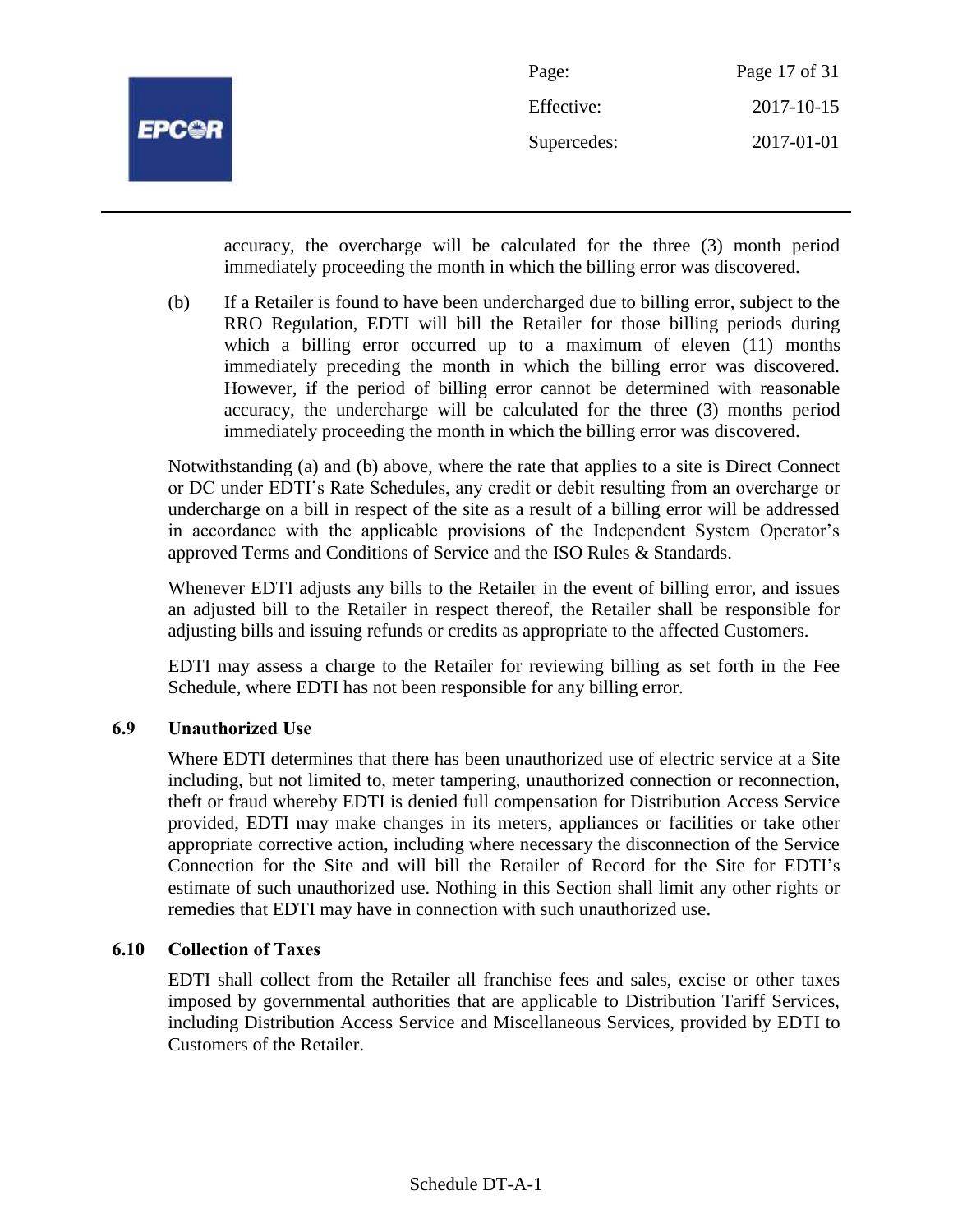

#### **ARTICLE 7 – DISCONTINUANCE OF DISTRIBUTION ACCESS SERVICE**

#### **7.1 Discontinuance at Request of Customer**

Customers arrange termination of Distribution Access Service through their Retailer of Record. If Distribution Access Service is no longer required, the Retailer of Record must notify EDTI at least five (5) Business Days before the service is to be discontinued.

#### **7.2 Discontinuance by De-energization**

A Retailer may request that EDTI De-energize a Site. To discontinue Distribution Access Service through De-energization, a Retailer shall, at least five (5) Business Days (or such other time as may be required under the System Settlement Code) before the site is to be De-energized, complete and provide to EDTI a notice of De-energization pursuant to the requirements of the Retailer Handbook and the Settlement System Code. Such notice of De-energization shall clearly specify the Retailer's reasons for seeking to De-energize a site.

EDTI reserves the right, but is not obligated, to verify the identity of the Customer of the Retailer pursuant to which De-energization has been requested, and the accuracy of the Customer Information that has been provided by the Retailer.

Upon receipt of such notice EDTI will either:

- (a) process the De-energization within five (5) Business Days (or such other time as may be required under the System Settlement Code); or
- (b) notify the Retailer within two (2) Business Days (or such other time as may be required under the System Settlement Code) that the notice of De-energization has been rejected and the reasons for such rejection. Upon receipt of the rectified notice of De-energization, EDTI will, within five (5) Business Days (or such other time as may be required under the System Settlement Code), process the Deenergization.

Notwithstanding the foregoing:

- (c) EDTI may reject the notice of De-energization if EDTI, acting reasonably, determines that any information required in the application, including the Customer Information provided by the Retailer, is false, incomplete or inaccurate in any respect;
- (d) EDTI will not process a De-energization if:
	- (i) EDTI believes De-energization could cause any actual or threatened danger to life or property or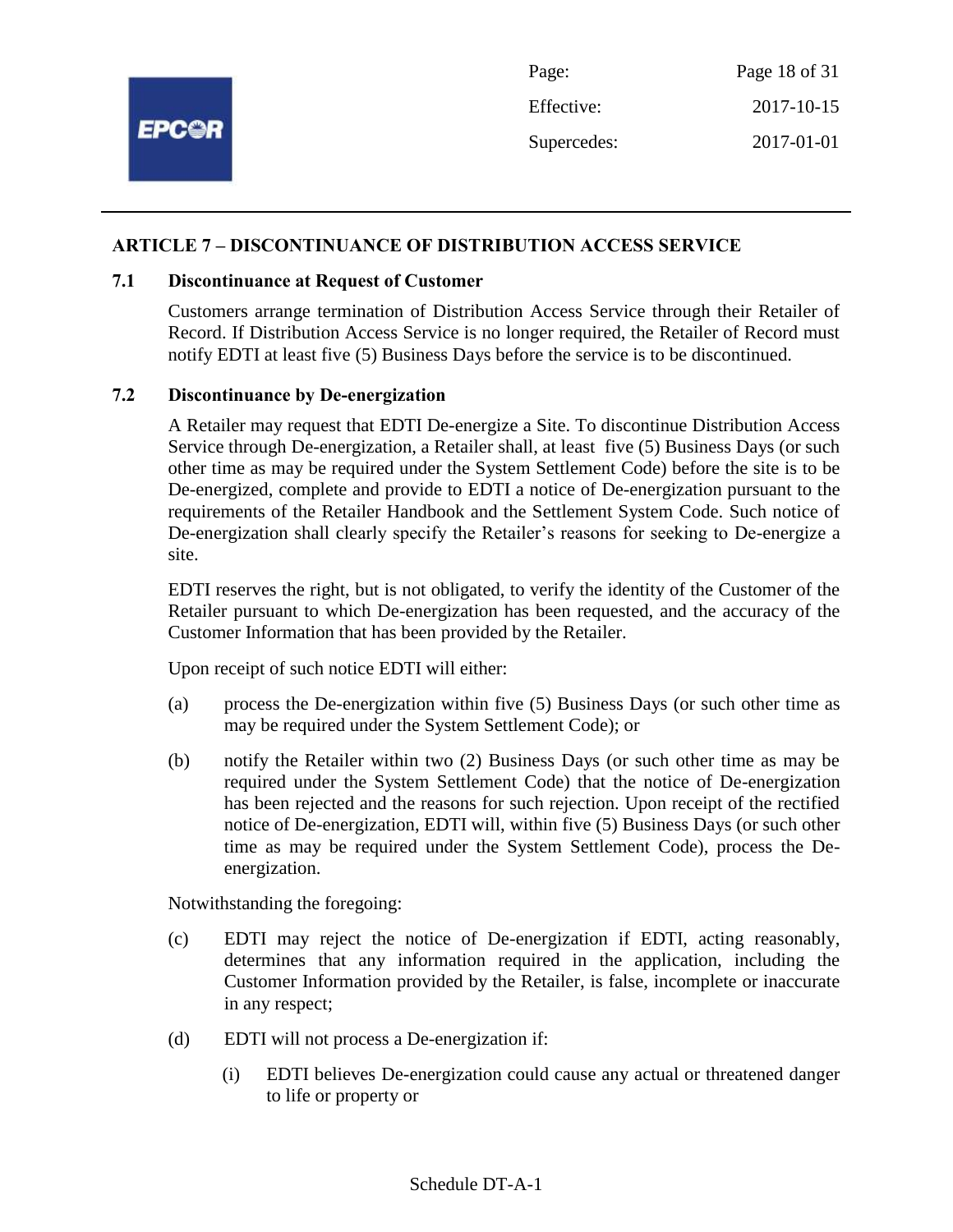

| Page:       | Page 19 of 31 |
|-------------|---------------|
| Effective:  | 2017-10-15    |
| Supercedes: | 2017-01-01    |

(ii) the Customer is a residential rate classification Customer, the request for the De-energization is for non-payment and the De-energization would occur at any time during the period from October 15 to April 15 or at any other time when the temperature is forecast to be below 0 degrees Celsius in the 24 hour period immediately following the proposed De-energization provided that EDTI may, in its discretion, install a device or program to limit or reduce the amount of Energy provided to the Customer.

At the request of the Retailer or the Customer, EDTI will leave all of its Facilities in place after the Point of Service has been de-energized provided that, if the Point of Service remains de-energized for a period in excess of three (3) months, EDTI may remove its Facilities.

Upon De-energization, the Retailer will remain as the Customer's Retailer of Record unless a De-Select Request is submitted by the Retailer to EDTI and the process has been completed successfully.

The Retailer is responsible to ensure that its Customer is provided notice of a Deenergization and for the consequences of the De-energization. EDTI will have no liability for any disputes between the Customer and the Retailer in relation to a De-energization.

## **7.3 Discontinuance by EDTI**

EDTI may discontinue Distribution Access Service to a Retailer if any of the following occur:

- (a) if the Retailer sells Electricity to Customers whose annual consumption is below 250,000 kWh, the Retailer's license issued pursuant to the *Fair Trading Act,* R.S.A. 2000, c. F-2, has been revoked or not renewed, or
- (b) the Retailer has failed to meet its obligations under these Terms and Conditions or its Distribution Services Agreement with EDTI, or
- (c) the Retailer has failed to meet its security requirements pursuant to Article 8

Notification of discontinuance will be made electronically to the Retailer.

## **ARTICLE 8 – SECURITY REQUIREMENTS**

## **8.1 Security**

The Retailer shall provide the security deposit required under the Distribution Tariff Regulation to ensure that the Retailer is and remains of sufficient financial standing to meet its ongoing financial obligations.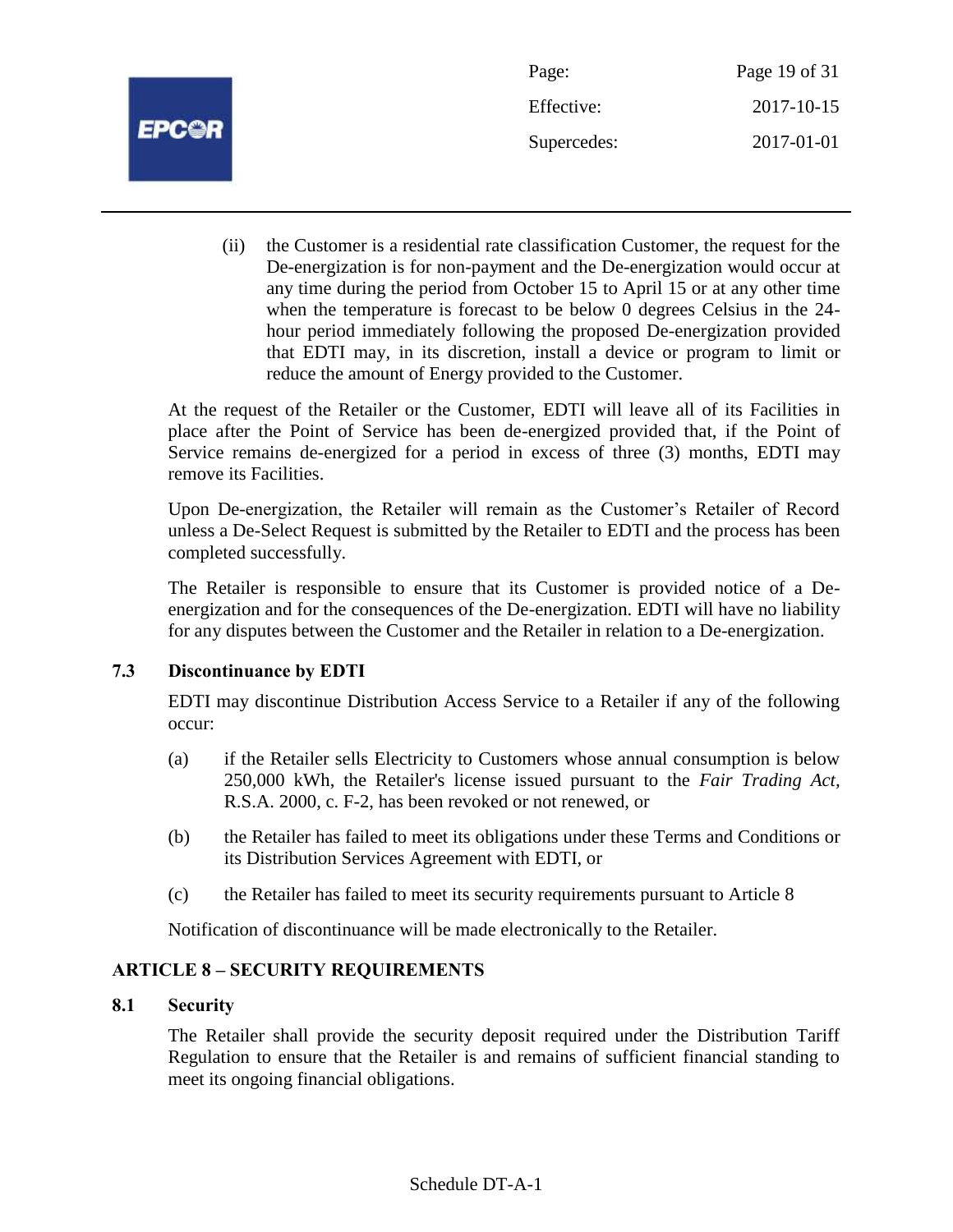|              | Page:       | Page 20 of 31 |
|--------------|-------------|---------------|
| <b>EPCOR</b> | Effective:  | 2017-10-15    |
|              | Supercedes: | 2017-01-01    |
|              |             |               |

The Retailer's application to EDTI for service under the Distribution Tariff must include the Retailer's projected value of its payments to EDTI under EDTI's Distribution Tariff over the period provided in section 8 of the Distribution Tariff, the Retailer's current Credit Rating, if it is seeking a reduction in its security deposit, and the current Credit Rating of any proposed guarantors, if the Retailer's security deposit will include a guarantee.

For the purposes of projecting the Retailer's payments under EDTI's Distribution Tariff pursuant to section 8(2)(b) of Distribution Tariff Regulation the total of:

- (a) twenty (20) days; plus
- (b) the number of days between consecutive bills issued by EDTI to the Retailer; plus
- (c) the number of days from the issuance of a bill by EDTI until payment is due from the Retailer;

shall equal thirty-four (34) days.

EDTI will confirm the Credit Rating of the Retailer, if provided, and the Credit Rating of any guarantor, if any, providing a guarantee as a security deposit. If the Retailer or guarantor has obtained more than one Credit Rating, the lowest Credit Rating will be used in the assessment.

EDTI, subject to review and assessment, shall confirm the amount of security required to be provided by the Retailer, taking into account any reduction that the Retailer may be entitled to under section 9 of the Distribution Tariff Regulation and notify the Retailer of its security requirement within twenty (20) Business Days of the Retailer's complete application for Distribution Access Service.

Subject to section 9 of the Distribution Tariff Regulation, the Retailer shall provide security in the form of a financial deposit, a bond, an irrevocable letter of credit or an irrevocable guarantee from a person, other than the Retailer, with a Credit Rating, or a combination thereof, in each case in a form acceptable to EDTI.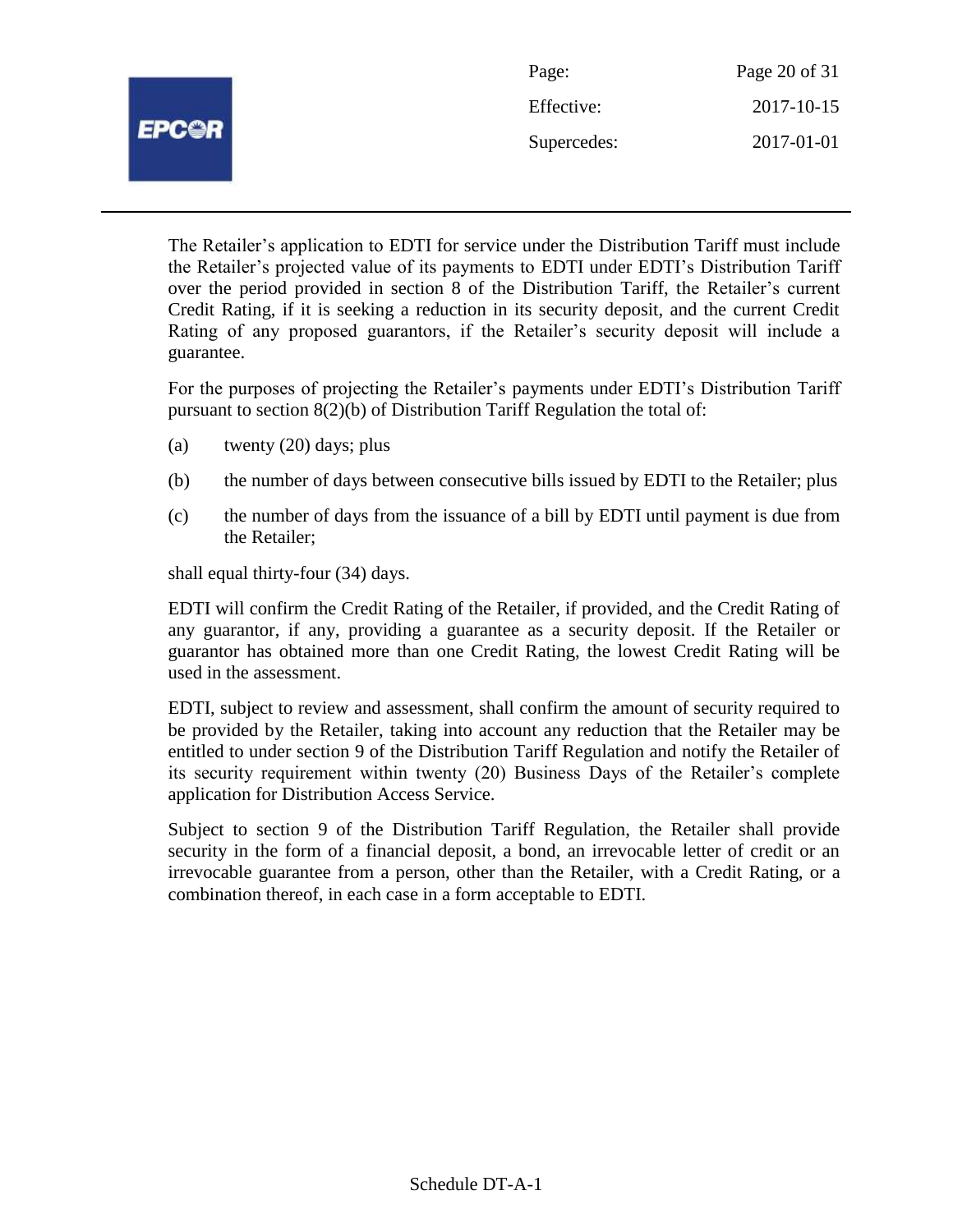|              | Page:       | Page 21 of 31 |
|--------------|-------------|---------------|
| <b>EPC@R</b> | Effective:  | 2017-10-15    |
|              | Supercedes: | 2017-01-01    |
|              |             |               |

#### **8.2 Maintenance of Security**

As required by section 8 of the Distribution Tariff Regulation, if a retailer's actual outstanding charges under EDTI's Distribution Tariff are materially greater than the projected value provided by the Retailer under Section 8.1 of these Terms and Conditions, EDTI will update the projection and, if additional security is required based on the updated projection, require the Retailer to provide additional security. The Retailer must provide the additional security within five (5) Business Days of EDTI's request to do so as required under section 8 of the Distribution Tariff Regulation.

A Retailer whose security deposit has been reduced pursuant to the Distribution Tariff Regulation by virtue of its Credit Rating shall report to EDTI any downgrading of its Credit Rating within two (2) Business Days of the downgrading and must provide any additional security required as a result of the downgrading within five (5) Business Days of the downgrading as required under section 9 of the Distribution Tariff Regulation.

If the Retailer fails to provide any additional security that it is required to provide, EDTI reserves the right to suspend the provision of additional Distribution Access Service until the Retailer provided EDTI with the required security.

A Retailer must maintain the required amount of security deposit until all obligations of the Retailer under EDTI's Distribution Tariff are satisfied.

#### **8.3 Use of Security**

If a Retailer defaults in paying any amounts owing under EDTI's Distribution Tariff, EDTI will provide the Retailer notice as required by section 12 of the Distribution Tariff Regulation and will be entitled to draw on the security deposit of the Retailer to recover the Retailer's arrears including any accrued interest if they are not paid within three (3) Business Days after the date of the notice, provided that EDTI shall be entitled to draw on the security deposit without notice if, in the opinion of EDTI, the giving of such notice would impair EDTI's ability to make a claim against the Retailer's security or to deduct the unpaid arrears from the Retailer's financial deposit. EDTI may require additional security to replace the security drawn down because of the default by the Retailer. The Retailer must provide the additional security within five (5) Business Days of EDTI's request to do so.

#### **8.4 Suspension of Service**

If the Retailer fails to provide any security that it is required to provide under this Article 8, EDTI reserves the right to suspend the provision of additional Distribution Access Service until the Retailer provides EDTI with the required security.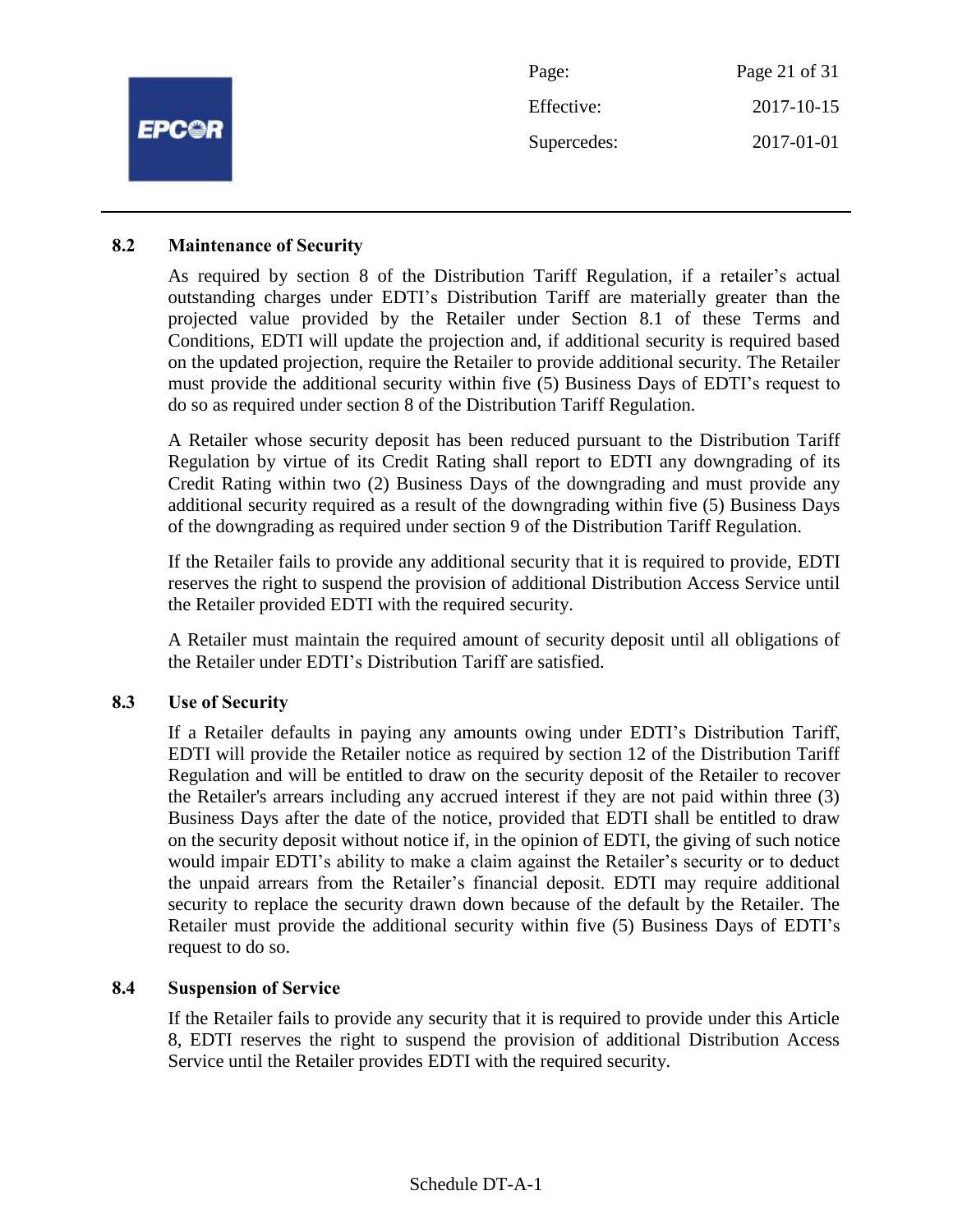

#### **8.5 Costs of Security**

All costs associated with the provisions of the security required to be provided by a Retailer for its obligations under EDTI's Distribution Tariff are the responsibility of the Retailer.

#### **ARTICLE 9 – METERING**

#### **9.1 Meter Reading**

EDTI shall make an actual meter reading for each Point of Service for which it provides Distribution Access Service for Customers of the Retailer in accordance with EDTI's meter reading schedule. At the request of a Retailer of Record, EDTI shall make an actual meter reading, off-cycle, as may be requested by the Retailer and EDTI will charge the Retailer for additional meter reading expense as set forth in the Fee Schedule.

#### **9.2 Record**

An accurate record of meter readings will be kept by EDTI which will be the basis for billing by EDTI to the Retailer in accordance with the Distribution Tariff.

#### **9.3 Estimated Consumption and Demand**

The amount of energy used by a Customer will be estimated by EDTI based on the best available sources of information and evidence in the following circumstances:

- (a) where the Customer's Point of Service is not metered;
- (b) where a meter is inaccessible due to conditions on the Customer's premises;
- (c) where the meter is not scheduled to be read;
- (d) where it is determined that the amount of energy used was different from that recorded or billed due to incorrect billing procedures;
- (e) where a meter reading schedule or a meter change creates a transition period in EDTI's billing cycle; or
- (f) if the seal of a meter is broken or if the meter does not register correctly, regardless of the cause.

For small general service Customers whose load requirements are small, consistent, and can be accurately predicted, the billing demand may be determined, at the sole discretion of EDTI, from the nameplate rating of the Customer's equipment rather than being metered.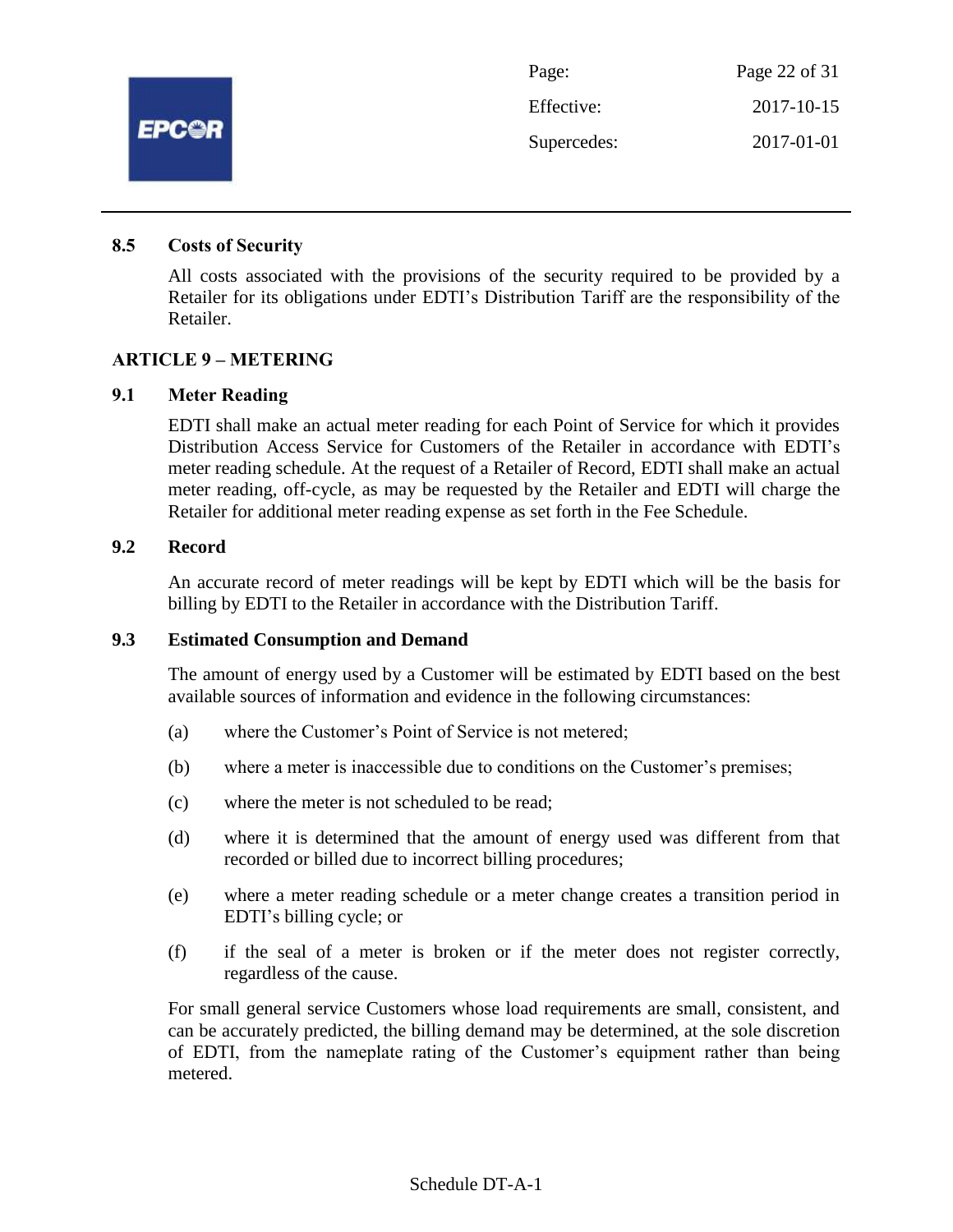

The demand of certain equipment which is used for short periods of time, such as arc welders, does not fully register on the thermal demand meters. Points of Service which include this type of equipment may be billed on an estimated demand.

If requested by the Retailer, EDTI will provide the Retailer with a description of the methodology used to estimate the use of energy by the Customers of the Retailer.

#### **9.4 Other Metering Services**

At the request by the Retailer, or with the Retailer's consent, EDTI may provide other metering services, above standard metering service, in its discretion, acting reasonably, and may charge separate fees for such service.

## **9.5 Meter Testing**

At the request of a Retailer, EDTI shall arrange for on-site meter verification and if necessary, shall arrange for a meter to be tested by an official designated for that purpose by Measurement Canada or accredited agency as may, from time to time, be designated for this purpose. EDTI charges a fee as set forth in the Fee Schedule. If the meter is inaccurate, EDTI will refund the fee and make appropriate adjustments to the applicable Retailer's bills. If the meter is found to be accurate, EDTI will keep the fee to cover the cost of testing the meter.

#### **9.6 Adjustments for Faulty Metering**

EDTI may make consumption and demand adjustments for faulty metering:

- (a) if the seal of a meter is broken or if the meter does not register correctly regardless of the cause;
- (b) when a Point of Service has been unmetered or incorrectly metered, regardless of the cause, or when a meter is found to be inaccurate in accordance with the *Electricity and Gas Inspection Act*, R.S. 1985, c. E-4 as amended from time to time; in these cases EDTI will make adjustments for a period not exceeding three (3) months, unless it can be shown that the error was due to some specific reported cause, the date of which can be fixed, in which case the actual date shall be used; or
- (c) where a Point of Service is unmetered and any seal attached to motors or other equipment is broken or any unauthorized change in the Facilities has been made.

Notwithstanding the section "Adjustment of Bills in Event of Billing Error", in any of the above noted cases EDTI may make adjustments for the lesser of the period of the error or one (1) year.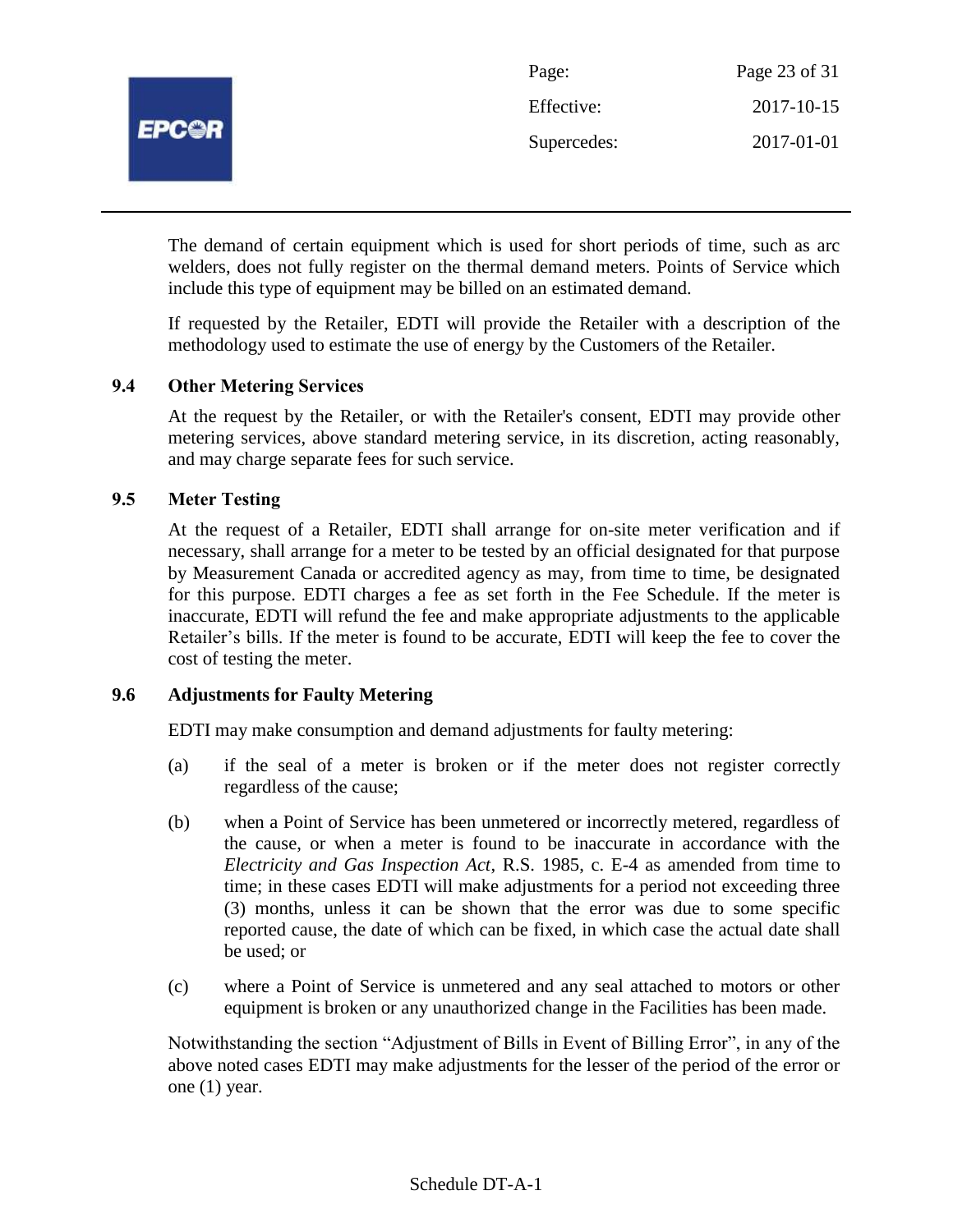

Page: Page 24 of 31 Effective: 2017-10-15 Supercedes: 2017-01-01

#### **ARTICLE 10 – LOAD SETTLEMENT**

#### **10.1 Request for Information**

A Retailer may request profiling and settlement information above the basic service provisions for Load Settlement specified in the Settlement System Code providing:

- (a) the Retailer provides a written request to EDTI outlining the purpose for the additional settlement information; and
- (b) the additional settlement information applies only to the Customers of the Retailer.

Upon satisfaction of the above requirements, EDTI will advise the Retailer in a written proposal of the type of work, time of delivery and charges necessary to provide the additional settlement information to the Retailer.

#### **10.2 Liability**

The process of Retailer Load estimation involves statistical samples and estimating error. EDTI shall not be responsible for any sampling or estimating errors and shall not be liable to any Retailer for any costs that are associated with such errors.

#### **ARTICLE 11 – LIABILITY AND INDEMNITY**

#### **11.1 EDTI Liability**

Notwithstanding any other provision of these Terms and Conditions or any provision of any agreement between EDTI and a Retailer relating to the provision of Distribution Tariff Services (an "EDTI Agreement") EDTI, its directors, officers, agents, employees and representatives ("EDTI Parties") shall not be liable to the Customer, its directors, officers, agents, employees and representatives (collectively, the "Retailer Parties" and, individually, a "Retailer Party") for any loss, injury, damage, expense, charge, cost or liability of any kind suffered or incurred by the Retailer Parties, or any of them, whether of a direct, indirect, special or consequential nature, howsoever or whensoever caused, and whether in any way caused by or resulting from the acts or omissions of the EDTI Parties, or any of them, except for direct property damages incurred by the Retailer as a direct result of a breach of these Terms and Conditions or applicable EDTI Agreement or other act or omission by an EDTI Party, which breach or other act or omission is caused by the negligence or willful act or omission of harm of such EDTI Party. Any liability under this Section will be limited to an amount in proportion to the degree to which the EDTI Party acting negligently or willfully is determined to be at fault. For the purpose of the foregoing and without otherwise restricting the generality thereof, "direct property damage" shall not include loss of revenue, loss of profits, loss of earnings, loss of production, loss of contract, cost of purchased or replacement capacity and energy, cost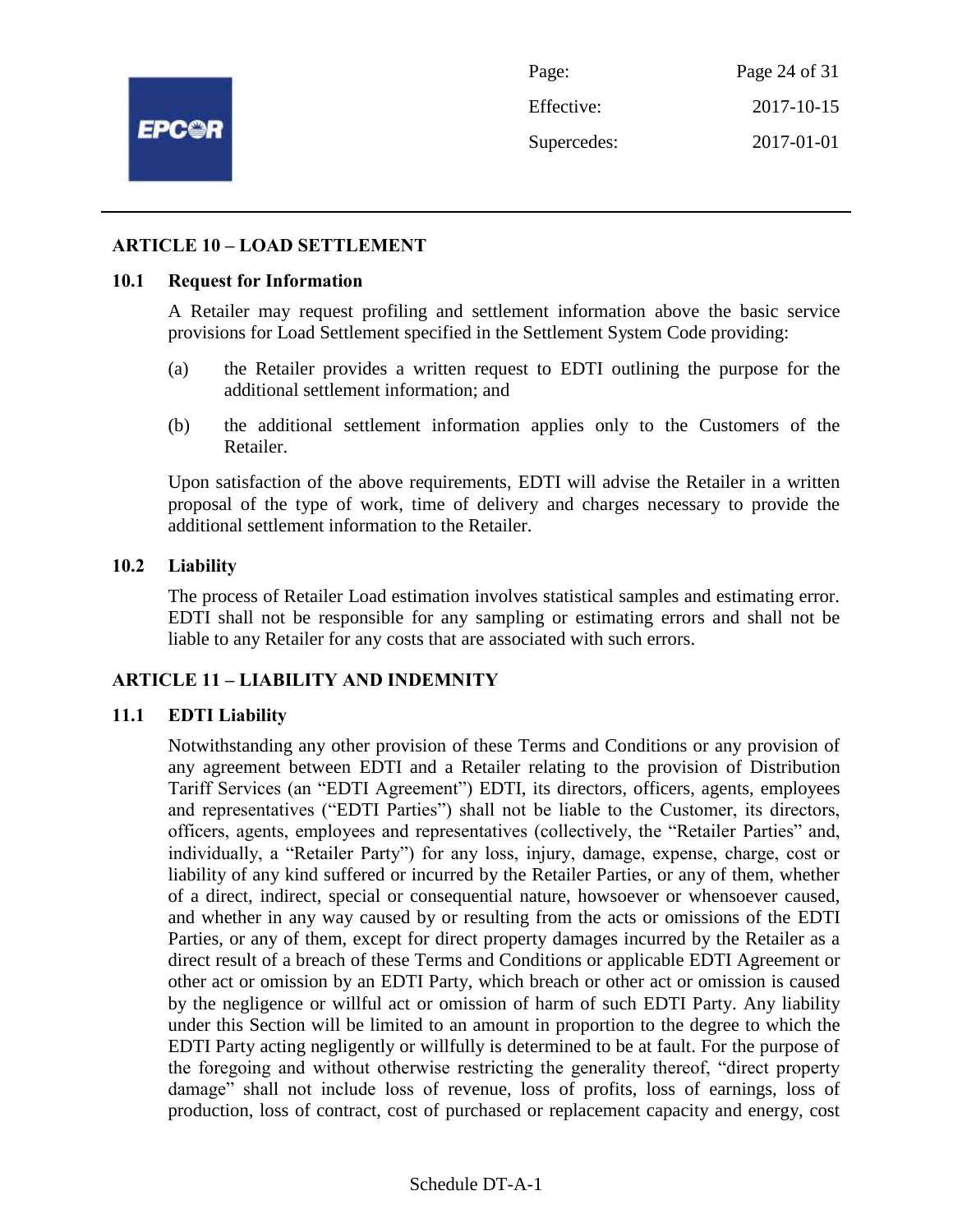

| Page:       | Page 25 of 31 |
|-------------|---------------|
| Effective:  | 2017-10-15    |
| Supercedes: | 2017-01-01    |

of capital, and loss of use of any facilities or property, or any other similar damage or loss whatsoever.

## **11.2 Release**

Subject to Section 11.1 above, none of the EDTI Parties (as defined above) will be liable to any of the Retailer Parties (as defined above) for any damages, costs, expenses, injuries, losses, or liabilities suffered or incurred by the Retailer Parties or any of them, howsoever and whensoever caused, and each Retailer Party hereby forever releases each of the EDTI Parties from any liability or obligation in respect thereof.

## **11.3 Retailer Liability**

## **11.3.1 General**

In addition to any other liability provisions set out in these Terms and Conditions or any provision in an EDTI Agreement (as defined above), a Retailer Party (as defined above) shall be liable for any damages, costs, expenses, injuries, losses, or liabilities suffered or incurred by EDTI Parties (as defined above), whether of a direct or indirect nature, caused by or arising from any acts or omissions of a Retailer Party that result in a breach ("Breach") of these Terms and Conditions or the applicable EDTI Agreement, or any negligent or willful acts or omissions of harm of a Retailer Party outside of a Breach. Any liability under this section will be limited to an amount in proportion to the degree to which the Retailer Party is at fault.

## **11.3.2 Indemnification by Retailer of EDTI for Third Party Claims**

- (a) A Retailer (the "Indemnitor") shall indemnify and hold harmless EDTI Parties (as defined above) ("Indemnitee(s)") from and against any direct damages, injuries, losses and other liabilities claimed against the Indemnitee or any of them, and all related costs and expenses (including reasonable legal fees) suffered or incurred by any of them in relation to any claims, causes of action, actions, suits or proceedings by a third party ("Claim") which arise from damage to property or injury to or death of persons resulting from the Indemnitor's failure to perform its obligations under these Terms and Conditions or the applicable EDTI Agreement (as defined above), which failure is caused by the negligence or willful act or omission of harm of the Indemnitor acting within the scope of its authority or employment. The indemnity under this section will be limited to an amount in proportion to the degree to which the Indemnitor is at fault.
- (b) In the event that an Indemnitee is entitled to and desires to assert its right to indemnification from an Indemnitor under this Section, such Indemnitee will give the Indemnitor prompt notice of the Claim, which shall describe the Claim in reasonable detail and shall indicate the estimated amount, if practicable, of the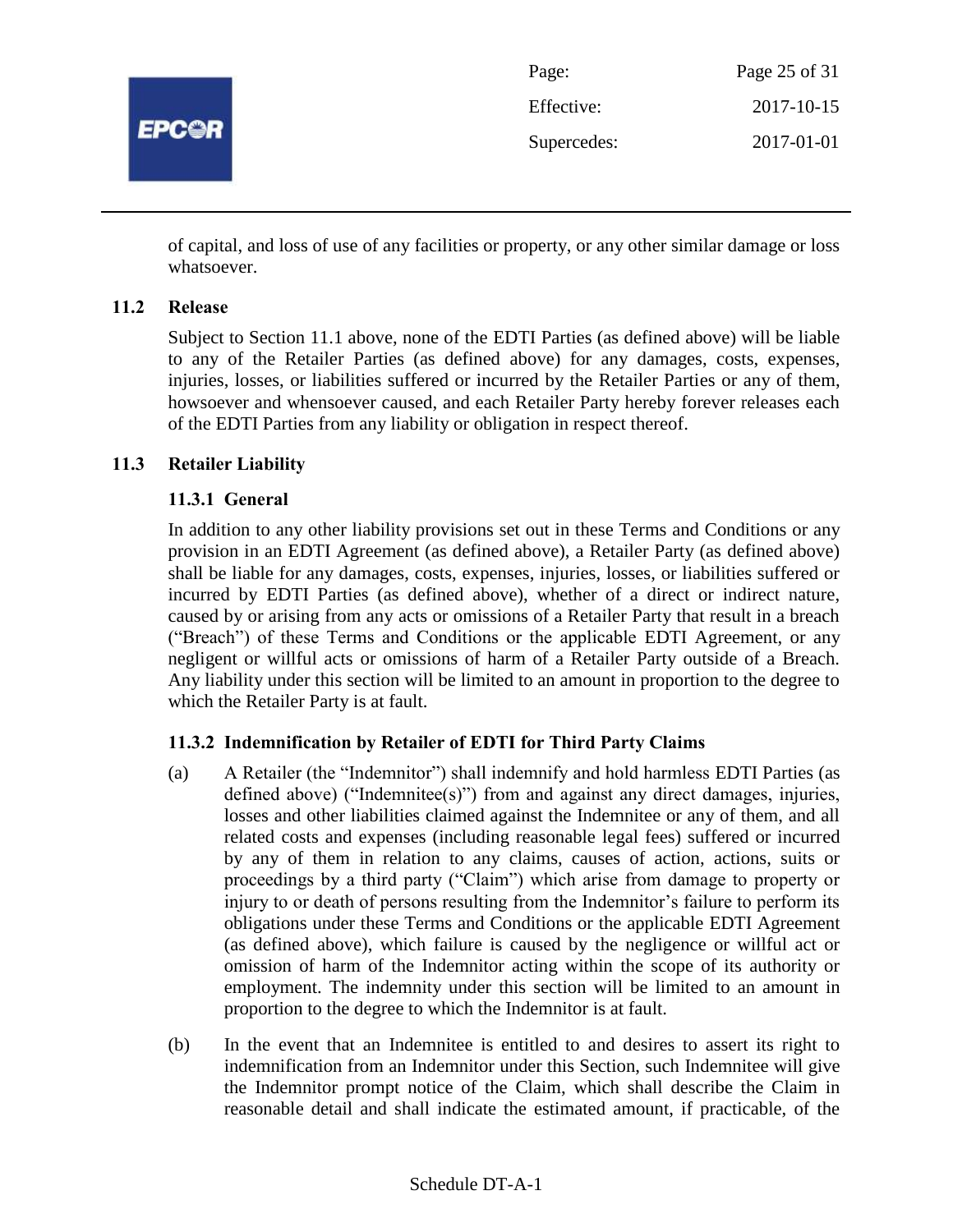

| Page:       | Page 26 of 31 |
|-------------|---------------|
| Effective:  | 2017-10-15    |
| Supercedes: | 2017-01-01    |

indemnifiable loss that has been or may be sustained by the Indemnitee. The failure to promptly notify the Indemnitor hereunder shall not relieve the Indemnitor of its obligations hereunder, except to the extent that the Indemnitor is actually and materially prejudiced by the failure to so notify promptly.

- (c) Subject to Section 11.3.2(b) hereof, if the Indemnitor delivers to the Indemnitee a written acknowledgement of its unconditional and irrevocable obligation to indemnify the Indemnitee under Section 11.3.2(a) in respect of:
	- (i) all of the damages, injuries, losses, liabilities, costs and expenses that may be claimed against, or suffered or incurred by, the Indemnitee in respect of the Claim within ten (10) days following the Indemnitor's receipt of the Indemnitee's notice of such Claim and if the existence of such obligation to indemnify is made known by the Indemnitor to the third-party claimant (and, if applicable, to the court or other tribunal determining the Claim), the Indemnitee shall make available to the Indemnitor all information in its possession or to which it has access, other than information that has been designated as confidential by the provider of such information, which is or may be relevant to the particular Claim and the Indemnitor shall be entitled, at its option, to take carriage of the defense of the Claim by its own counsel and, if it elects to do so, the Indemnitee shall cooperate with the Indemnitor to the fullest reasonable extent in the defense, settlement or compromise of the Claim; or
	- (ii) some, but less than all, of the damages, injuries, losses, liabilities, costs and expenses that may be claimed against, or suffered or incurred by, the Indemnitee in respect of the Claim within ten (10) days following the Indemnitor's receipt of the Indemnitee's notice of such Claim and if the Indemnitee is of the opinion that the Indemnitor's interests are not in conflict with its own, the Indemnitee shall make available to the Indemnitor all information in its possession or to which it has access, other than information that has been designated as confidential by the provider of such information, which is or may be relevant to that portion of the Claim in respect of which the Indemnitor has an obligation to indemnify the Indemnitee and consult with the Indemnitor in respect thereof.

The Indemnitee shall not make any admission of the liability regarding, or settle or compromise, that portion of the Claim in respect of which the Indemnitor has acknowledged its obligation to indemnify the Indemnitee without the written consent of the Indemnitor, which consent shall not be unreasonably withheld.

The provisions of this Section 11.3.2(c) shall not apply in respect of any Claim to which the Indemnitor is, or may reasonably be expected to be, a party and where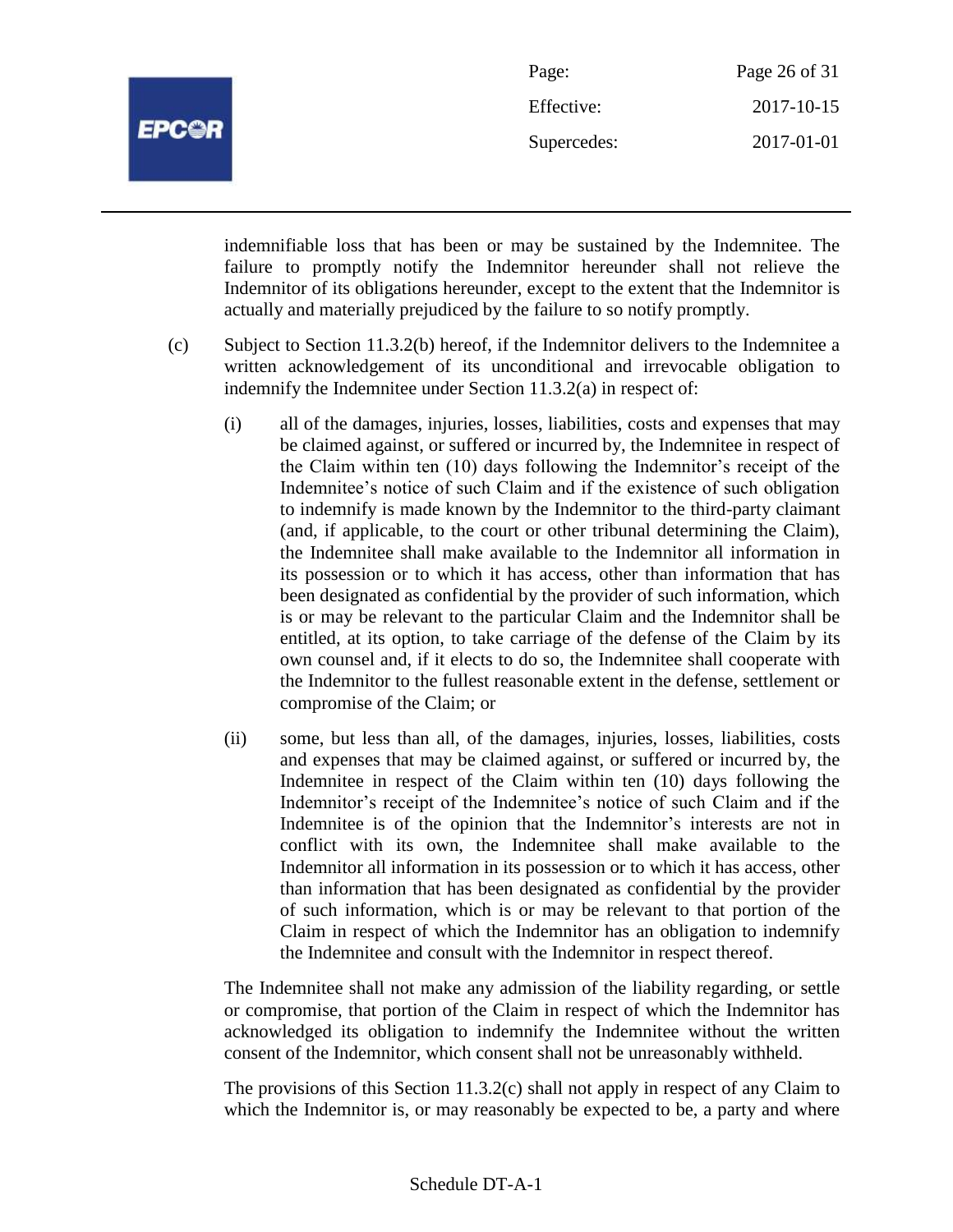

| Page:       | Page 27 of 31 |
|-------------|---------------|
| Effective:  | 2017-10-15    |
| Supercedes: | 2017-01-01    |

the Indemnitee is asserting legal defenses in relation to the Claim that conflict with legal defenses being asserted by the Indemnitor.

## **ARTICLE 12 – FORCE MAJEURE**

## **12.1 Force Majeure Relief**

If an event or circumstance of Force Majeure occurs that affects EDTI's ability to provide any Distribution Access Service, EDTI's obligations and responsibilities hereunder and under any agreement relating to the provision of Distribution Access Service, so far as they are affected by the Force Majeure or the consequences thereof, shall be suspended until such Force Majeure or the consequences thereof are remedied and for such period thereafter as may reasonably be required to restore the Distribution Access Service. A Retailer will be required to continue to pay the Minimum Charge, if applicable, during the period in which EDTI claims relief by reason of Force Majeure.

## **12.2 Notice**

EDTI shall promptly give the relevant party notice of the Force Majeure including full particulars hereof and shall promptly give the relevant party notice when the Force Majeure ceases to prevent performance of EDTI's obligations.

## **12.3 Obligation to Remedy**

EDTI shall promptly remedy the cause and effect of the Force Majeure insofar as it is reasonably able to do so.

## **12.4 Strikes and Lockouts**

Notwithstanding any other provision of these Terms and Conditions, the settlement of any strike, lockout or other industrial disturbance shall be wholly in the discretion of EDTI and EDTI may settle such strike, lockout or industrial disturbance at such time and on such terms and conditions as it may deem appropriate. No failure or delay in settling such strike, lockout or industrial disturbance shall constitute a cause or event within the control of EDTI or deprive EDTI of the benefits of this Article 12.

## **ARTICLE 13 – DISPUTE RESOLUTION**

## **13.1 Resolution by EDTI and Retailer**

If any dispute between EDTI and a Retailer arises at any time in connection with these Terms and Conditions, EDTI and the Retailer acting reasonably and in good faith, shall use all reasonable efforts to resolve the dispute as soon as possible in an amicable manner. If the dispute cannot be otherwise resolved pursuant to this Article 13, the chief executive officers of EDTI and the Retailer shall meet to attempt to resolve the dispute.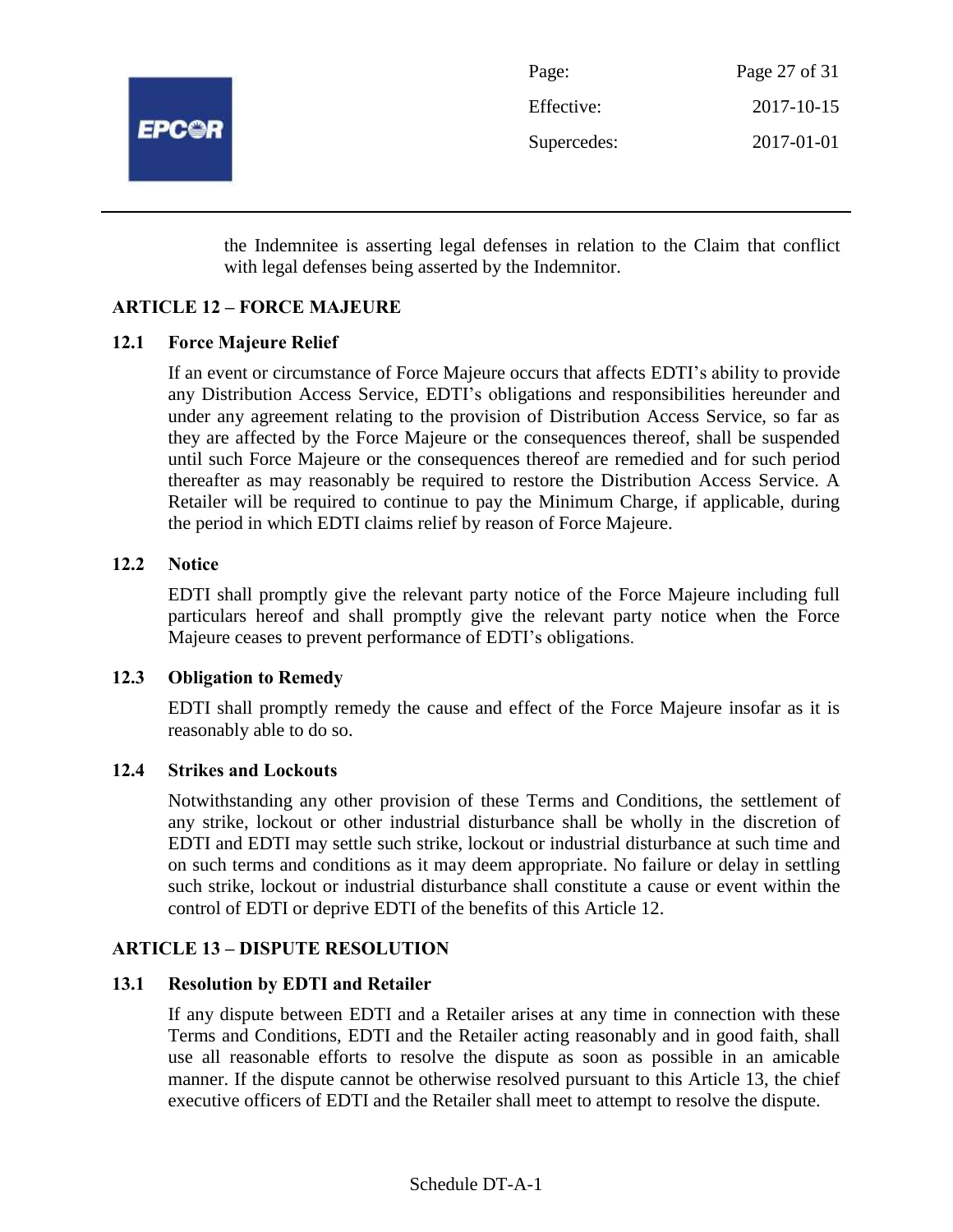

#### **13.2 Resolution by Arbitration**

If any dispute has not been resolved pursuant to Section 13.1 hereof within thirty (30) days after notice from EDTI or the Retailer to the other of its desire to have the dispute resolved, then the dispute shall be resolved pursuant to Sections 13.3 to 13.11 hereof. EDTI and the Retailer shall abide by the terms of any award rendered by the arbitrator(s) appointed hereunder without delay.

#### **13.3 Arbitrators**

All disputes or differences between EDTI and a Retailer in connection with these Terms and Conditions shall be referred (unless EDTI and the Retailer concur in the appointment of a single arbitrator) to a board of arbitrators consisting of one (1) arbitrator to be appointed by each of EDTI and the Retailer who shall, by instrument in writing, appoint a third arbitrator immediately after they are themselves appointed. Notwithstanding the foregoing, any disputed matters between EDTI and a Retailer relating to an order or direction made or approved by the Commission or falling within the exclusive jurisdiction of the Commission, shall be referred to the Commission for resolution.

#### **13.4 Failure to Concur**

EDTI and a Retailer shall be deemed to have failed to concur in the appointment of a single arbitrator if such an arbitrator shall not have been appointed within fifteen (15) days after the serving by either EDTI or the Retailer on the other of notice requesting it to concur in the appointment of such an arbitrator.

#### **13.5 Refusal to Appoint an Arbitrator**

If either EDTI or the Retailer shall neglect or refuse to appoint an arbitrator within fifteen (15) days after the other party (provided such other party has appointed its arbitrator) has served EDTI or the Retailer, as the case may be, with notice to make the appointment, the party who has appointed its arbitrator shall be entitled to apply, upon notice to the other party, to a Justice of the Court of Queen's Bench of Alberta to appoint an arbitrator for the party in default.

#### **13.6 Failure to Appoint a Third Arbitrator**

If the arbitrators appointed by EDTI and the Retailer have not, within fifteen (15) days after their appointment or the appointment of the arbitrator last appointed, as the case may be, appointed a third arbitrator, either EDTI or the Retailer shall be entitled to apply upon notice to the other party to a Justice of the Court of Queen's Bench of Alberta to appoint such an arbitrator.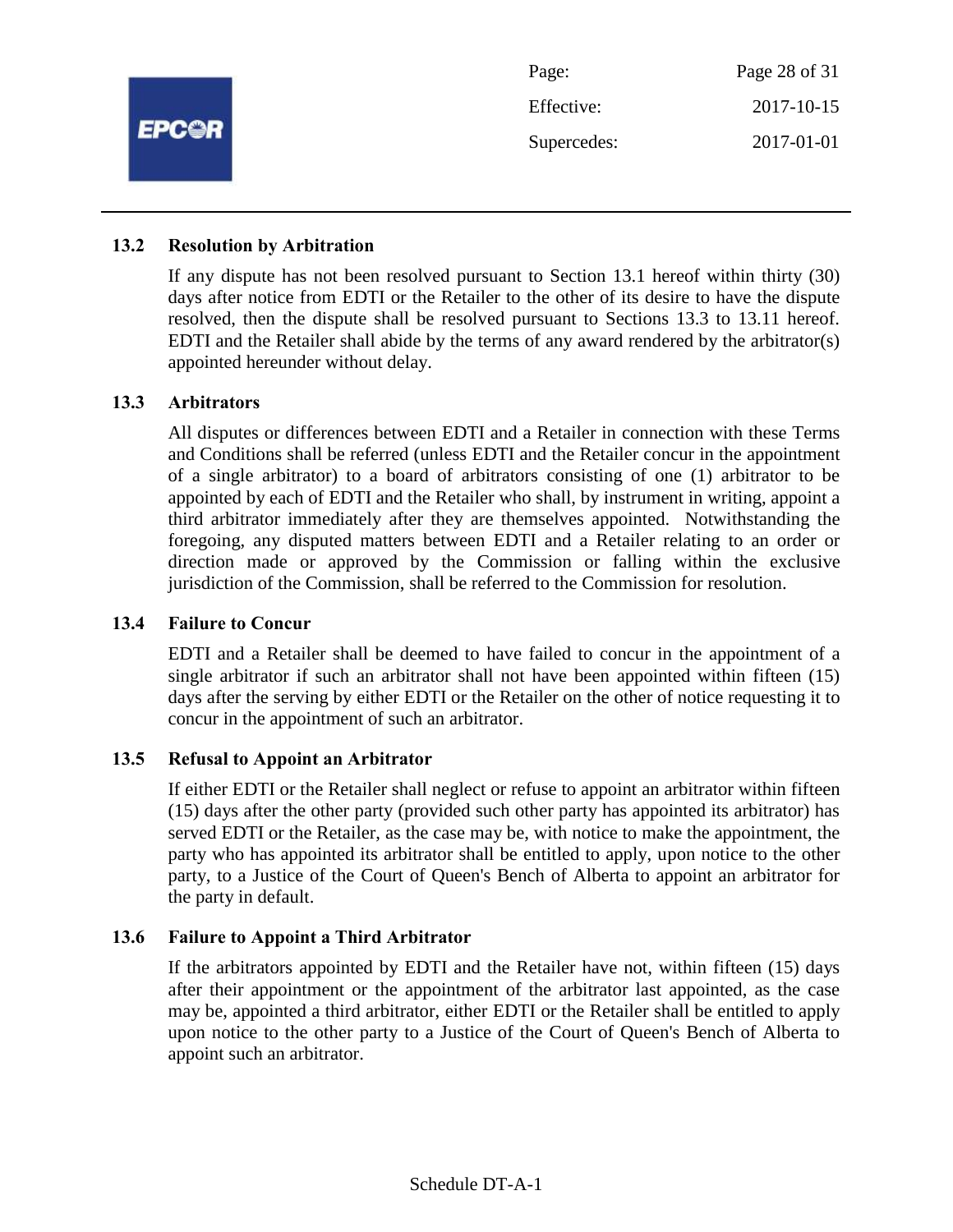

#### **13.7 Technical Competence**

Any arbitrator appointed under the provisions of this clause whether by concurrence of EDTI and the Retailer, by either party, by the arbitrators, or by a Justice of the Court of Queen's Bench of Alberta shall, in the opinion of the persons making such appointment, be possessed of such technical or other qualifications as may be reasonably necessary to enable him to properly adjudicate upon the dispute or difference.

#### **13.8 Compensation of Arbitrators**

Each party shall be responsible for the costs of the arbitrator appointed by it hereunder. The costs of the third arbitrator shall be divided evenly between the parties.

#### **13.9 Application of the Arbitration Act (Alberta)**

Except as herein modified, the provisions of the *Arbitration Act*, R.S.A., 2000, c. A-43, as amended from time to time, shall apply to any arbitration proceeding.

#### **13.10 Decisions Binding**

A decision of the single arbitrator or the majority of the three arbitrators named or appointed shall be final and binding upon each of the parties to the dispute or difference.

#### **13.11 Continuity of Service**

All performance required under these Terms and Conditions by EDTI and the Retailer and payment therefore shall continue during the dispute resolution proceedings contemplated by this Article 13, provided that in the case of any such proceedings pertaining to amounts payable under these Terms and Conditions, any payments or reimbursements required as a result of the proceedings shall be effective as of a date to be determined in such proceedings and interest shall be paid thereon by the party required to make the payment or reimbursement on the amount thereof at the rate quoted by the Royal Bank of Canada as its "prime rate" from the date so determined until paid.

#### **ARTICLE 14 – ADDITIONAL PROVISIONS RELATING TO SERVICES**

#### **14.1 Independent System Operation or Transmission Facility Owner Requirements**

The Retailers acknowledge and agree that EDTI is bound by all operating instructions, policies and procedures of the ISO and transmission facility owners which are needed to maintain the integrity of the Interconnected Electric System. The Retailers acknowledge and agree that they will cooperate with EDTI so that EDTI will be in compliance with all such operating instructions, policies and procedures which include, but are not limited to, those operating instructions, policies and procedures pertaining to minimum and maximum generation emergencies, and supply voltage reduction or full interruption of Customer load by either manual or automatic means.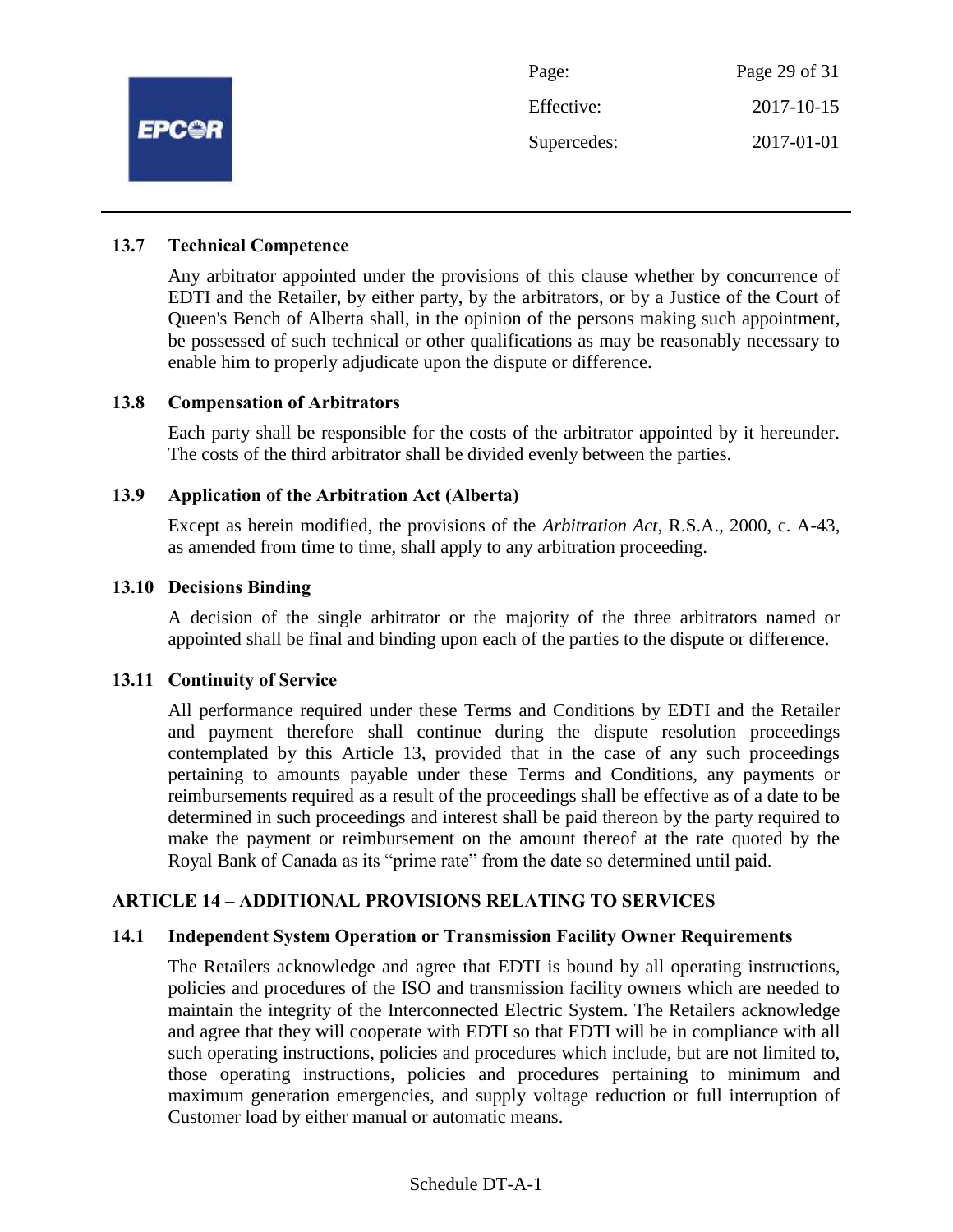|              | Page:       | Page 30 of 31 |
|--------------|-------------|---------------|
| <b>EPCOR</b> | Effective:  | 2017-10-15    |
|              | Supercedes: | 2017-01-01    |
|              |             |               |

## **14.2 Compliance with Applicable Legal Authorities**

EDTI and the Retailer are subject to, and shall comply with, all existing or future applicable federal, provincial and local laws, all existing or future orders or other actions of the ISO or of governmental authorities having applicable jurisdiction. EDTI will not violate, directly or indirectly, or become a party to a violation of any applicable requirement of the ISO or any applicable federal, provincial or local statute, regulation, bylaw, rule or order in order to provide Distribution Tariff Services to the Retailer or a Customer of the Retailer. EDTI's obligation to provide Distribution Tariff Services is subject to the condition that all requisite governmental and regulatory approvals for the provision of such Distribution Tariff Services will have been obtained and will be maintained in force during such period of Distribution Tariff Services.

#### **14.3 Service Interruption**

While EDTI takes all reasonable efforts to guard against interruptions, it does not guarantee uninterrupted service. Without liability of any kind to EDTI, EDTI shall have the right to disconnect or otherwise curtail, interrupt or reduce Distribution Tariff Service to Customers whenever EDTI reasonably determines, or when EDTI is directed by the ISO, that such a disconnection, curtailment, interruption or reduction is:

- (a) necessary to facilitate construction, installation, maintenance, repair, replacement or inspection of any of EDTI's Facilities;
- (b) to maintain the safety and reliability of EDTI's distribution system; or,
- (c) due to any other reason including dangerous or hazardous circumstances including emergencies, forced outages, potential overloading of EDTI's distribution system or Force Majeure.

#### **14.4 No Assignment**

A Retailer shall not assign any of its rights or obligations under these Terms and Conditions or any other agreement with EDTI relating to Distribution Tariff Services without obtaining any necessary regulatory approvals and EDTI's approval where required in such agreement. No assignment shall relieve the Retailer of any of its obligations under these Terms and Conditions until such obligations have been assumed by the assignee and EDTI has agreed to the novation. Any assignment in violation of this section shall be void.

#### **14.5 No Waiver**

The failure of EDTI or a Retailer to insist on any one or more instances upon strict performance of any provisions of these Terms and Conditions or any other agreement between EDTI and a Retailer relating to Distribution Tariff Services, or to take advantage